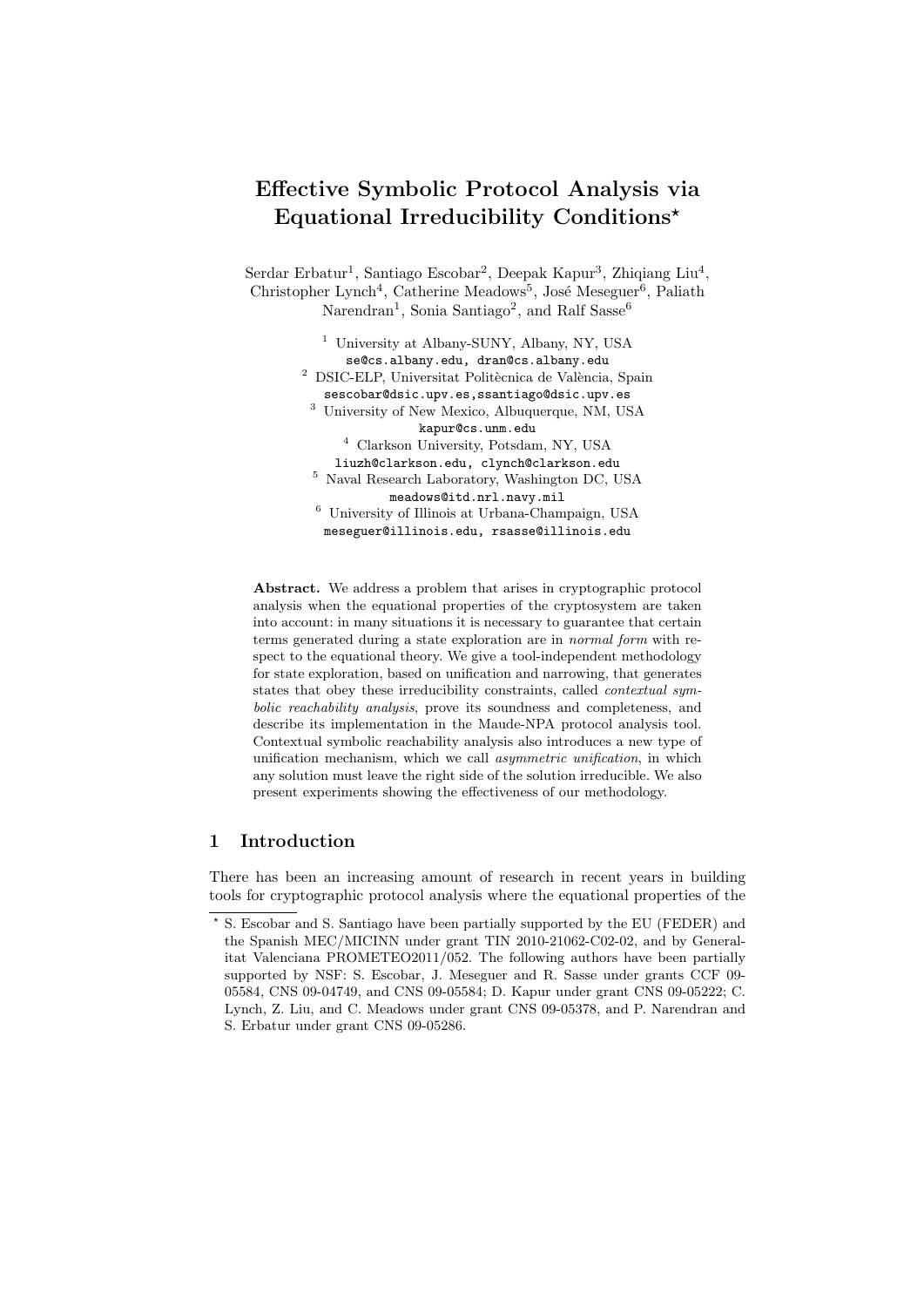cryptosystems are taken into account. This allows one to retain the advantages of a Dolev-Yao style [14] analyzer, such as ease of reasoning about concurrency and ability to construct counterexamples, while allowing for greater expressiveness.

With the above in mind, a number of approaches have been explored in the literature for analyzing protocols when equational theories are involved. These include equational unification techniques for unification-based tools such as Maude-NPA [17], equational constraint solving techniques for constraint based tools, e.g. [12, 11], and equational deducibility procedures for checking whether one term is deducible from a given set of terms, e.g. [2, 5, 9, 13].

In many cases, equational reasoning is integrated with syntactic reasoning. There are a number of reasons for doing this, which we describe in more detail in Section 1.1, but one reason is that optimizations that are done to eliminate redundant or nonsensical states may need to be done via syntactic checking, as in Maude-NPA. We illustrate the issues that can arise with the following protocol, which we will use as a running example. It uses an exclusive-or operator  $\oplus$ , which is associative and commutative (AC) and self-canceling with identity 0. and a function  $pk$ , where  $pk(A, X)$  stands for encryption of message X with  $A$ 's (standing for Alice's) public key; below, B stands for Bob.

Example 1. Upon receiving the final message, Alice verifies that she received  $X \oplus N_A$  for some X received in the first message  $pk(A, X)$ . The protocol is seen differently by Bob and Alice, as shown in the second and third columns.

Alice and Bob 1.  $B \rightarrow A : pk(A, N_B)$ 2.  $A \rightarrow B : pk(B, N_A)$ 3.  $B \to A : N_A \oplus N_B$ Bob 1.  $B \rightarrow A : pk(A, N_B)$ 2.  $A \rightarrow B : pk(B, Z)$ 3.  $B \to A : Z \oplus N_B$ Alice 1.  $B \to A : pk(A, X)$ 2.  $A \rightarrow B : pk(B, N_A)$ 3.  $B \to A : N_A \oplus X$ 

We find an instance of the protocol from Alice's perspective by applying the substitution  $X \mapsto N_A \oplus Y$  to achieve the left-hand column of Example 2. Maude-NPA could identify this instance as infeasible and discard it, since Alice cannot receive a message  $N_A \oplus Y$  before she generates the nonce  $N_A$ .

*Example 2.* But further instantiating  $Y$  (perhaps as a result of further unifications elsewhere) to  $N_A \oplus N_B$  causes problems.

| Alice after $X \mapsto N_A \oplus Y$   | Alice after $Y \mapsto N_A \oplus N_B$ .                             |
|----------------------------------------|----------------------------------------------------------------------|
| 1. $B \to A : pk(A, N_A \oplus Y)$     | 1. $B \to A : pk(A, N_A \oplus N_A \oplus N_B) = pk(A, N_B)$         |
| 2. $A \rightarrow B : pk(B, N_A)$      | 2. $A \rightarrow B : pk(B, N_A)$                                    |
| 3. $B \to A : N_A \oplus N_A \oplus Y$ | 3. $B \to A : N_A \oplus N_A \oplus N_A \oplus N_B = N_A \oplus N_B$ |

This makes  $N_A \oplus Y$  reduce to  $N_B$  and  $N_A \oplus N_A \oplus Y$  reduce to  $N_A \oplus N_B$ , giving the right-hand side of Example 2: the intended legal execution of the protocol! Thus, Maude-NPA's syntactic check inadvertently could have ruled out a legal execution.

We avoid this problem as follows. We first decompose the  $\oplus$  theory into  $(R, E)$ , where E is the AC theory and R is a set of rewrite rules for the properties  $\{X \oplus 0 = X, X \oplus X = 0\}$ . We then divide the possible instantiations of  $\{pk(A, X), N_A \oplus X\}$  into two cases, each of which are constrained to remain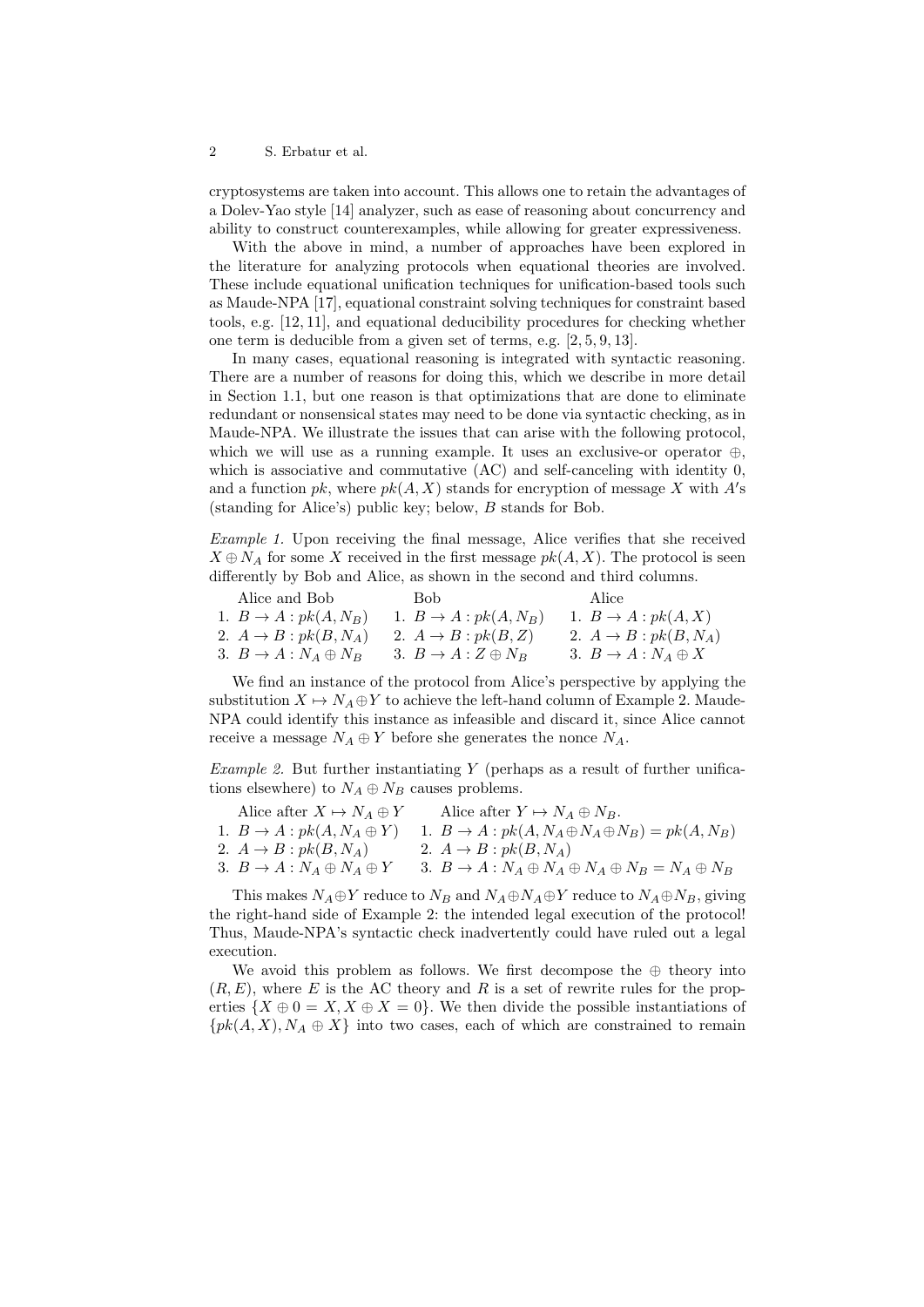irreducible under substitution. One is  $\{pk(A, X), N_A \oplus X\}$ , and the other is  $\{pk(A, Y \oplus N_A), Y\}$  obtained by the substitution  $X \mapsto Y \oplus N_A$ . Every other reduced instantiation of  $N_A \oplus X$  is an instance of either one or the other modulo AC. The case obtained by  $X \mapsto Y \oplus N_A$  can now be safely deleted, because due to the irreducibility constraint that Y cannot contain  $N_A$  and 0, the  $N_A$  will never vanish from  $N_A \oplus Y$  under any substitution.

This strategy works for several reasons. One is that Maude-NPA syntactic checks require that irreducibility constraints only be put on received messages. Another, and more important, is that the exclusive-or theory has the *finite vari*ant property [10] modulo AC. Thus, for every term s there is a finite set  $s'_1, \ldots, s'_k$ of reduced instances of s such that any other reduced instance of s is equal modulo AC to a substitution instance of one of the  $s_i'$ . These two features mean that it is possible to integrate syntactic checks that are invariant under AC together with unification-based reachability modulo a richer theory, allowing us to improve efficiency without sacrificing soundness and completeness. Indeed, this is vital for Maude-NPA and other tools, because almost all of the checks used for optimization require the received messages to be in normal form.

Another capability that is needed for our strategy to work opens up a new area of research, namely, developing a sound and complete, tool-independent symbolic state exploration algorithm that preserves irreducibility constraints. In Maude-NPA state exploration is implemented via equational unification of sent messages with received messages, which means that the equational unification algorithm used should preserve the irreducibility of the received messages. Indeed, it was experimentation with a unification algorithm that did not have this property, the algorithm of [24], that produced the example we described above. Variant narrowing unification (the algorithm currently used by Maude-NPA) has the properties that we need, but our search of the literature has produced no other examples. This has led us to define a class of unification algorithms known as *asymmetric unification algorithms* modulo a theory  $(R, E)$ , which produce a most general set of unifiers which leave the right hand side irreducible. We are working on techniques for converting standard equational unification algorithms into asymmetric algorithms, and have produced an asymmetric version of the exclusive-or algorithm in [24].

We are not the only ones to use an approach that integrates syntactic and equational reasoning: this has also been done by other researchers for other reasons, as we describe in Section 1.1. However, most work in this area has concentrated on specific applications of this approach, and not on how to implement the approach itself. This paper is devoted to providing a general procedure for doing this, called contextual symbolic reachability analysis modulo a theory  $(R, E)$ , where R is a set of rewrite rules. This employs a technique called contextual unification in which some subterms of the two terms being unified are constrained to be irreducible. In Maude-NPA these are input terms, which, since they are unified with output terms, create the opportunity for exploiting asymmetric unification. However, this is not the only way contextual symbolic reachability analysis could be implemented. For example, we could follow the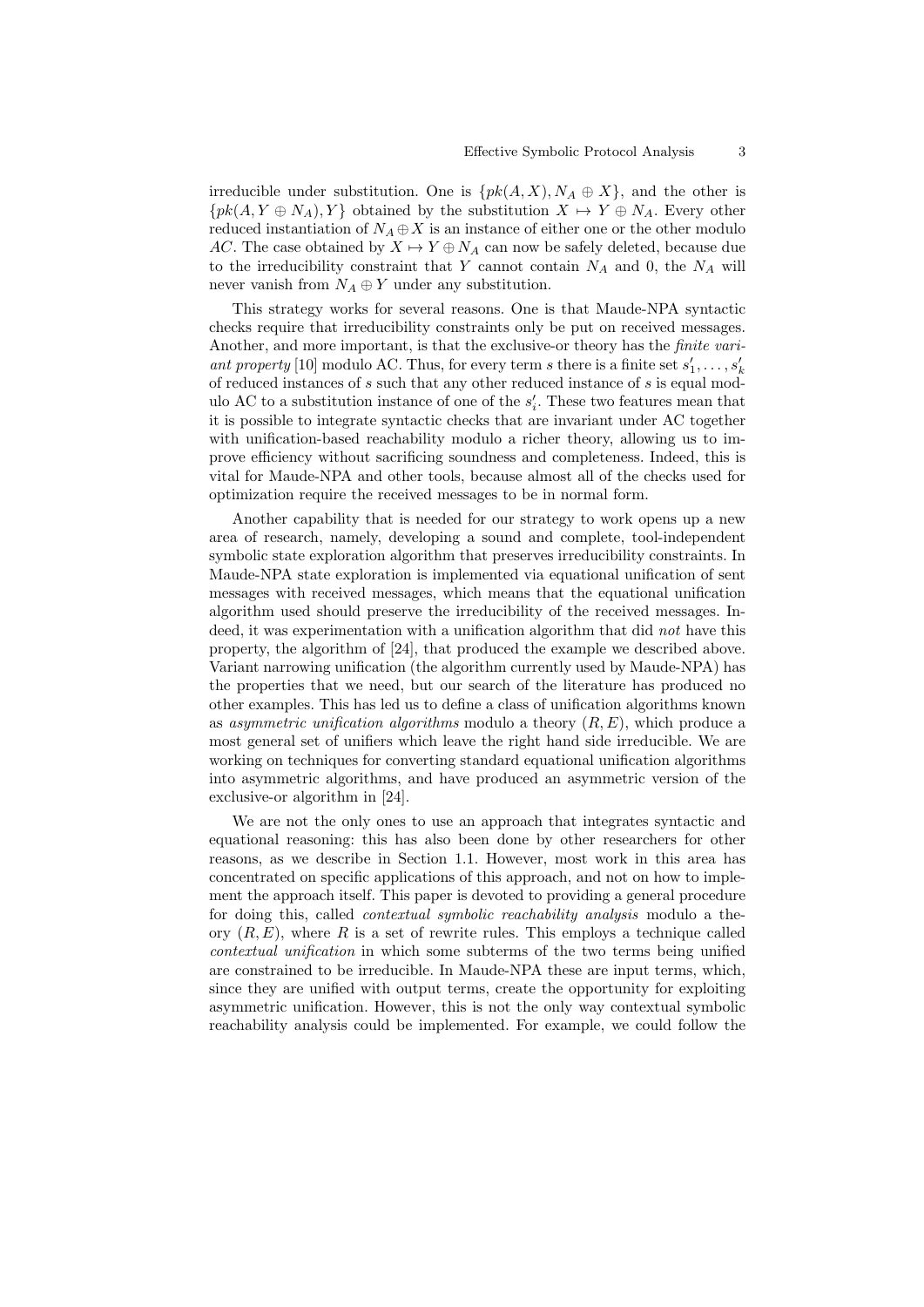approach of OFMC [4] which requires that both input and output terms are irreducible. Thus, our tool-independent framework should have many applications beyond Maude-NPA, allowing for experimentation with different techniques.

The rest of the paper is organized as follows. In Section 2 we give some preliminary definitions used in rewriting and unification. In Section 3 we give a general procedure for symbolic reachability via narrowing. In Section 4 we introduce contextual symbolic reachability analysis, prove its soundness and completeness, and illustrate its use in Maude-NPA. In Section 5, we show experiments illustrating the benefits, in Maude-NPA, of using contextual symbolic reachability and asymmetric unification to integrate reachability analysis modulo exclusiveor with optimizations based on syntactic checks. In Section 6 we discuss some future directions.

#### 1.1 Related Work

Although our specific approach has not, to the best of our knowledge, been exploited in cryptographic protocol analysis tools outside of Maude-NPA, there are a number of similar cases. For example, ProVerif [6] (detail in [8, Sec. 5]) and OFMC [4] (detail in [29, Sec. 10]) both compute the variants of intruder and/or protocol rules, modulo the free theory for ProVerif, and modulo the free theory or AC for OFMC. This has the effect of computing the variants of both sides of the unification problem. More recently, variants have been applied to expanding the capacity of ProVerif to deal with AC theories. Thus, in [23], Küsters and Truderung implement a special case of the exclusive-or theory in the ProVerif tool by expressing it as a rewrite theory with the finite variant property with respect to the free theory  $(E = \emptyset)$  and computing variants that are unified syntactically. This requires some restrictions on the syntax of the protocol, however. Similar approaches have been applied by Küsters and Truderung for modular exponentiation [22], and Arapinis et al. [3] for commuting encryption and AC theories.

The main differences between this work and what we propose here are twofold. First of all, unlike [8, 23, 22, 3] we do not restrict ourselves to the case in which E is the free theory  $(E = \emptyset)$ , but allow it to be AC, or, potentially, any other theory for which finitary unification algorithms exist. Secondly, unlike ProVerif, OFMC, and [23, 22, 3] we do not necessarily require that irreducible variants be computed for both sides of a unification problem, but we allow for example the possibility that variants are computed for only one side, allowing for potentially more efficient special-purpose asymmetric unification algorithms.

## 2 Preliminaries

We follow the classical notation and terminology from [32] for term rewriting, and from [27] for rewriting logic and order-sorted notions. We assume an order-sorted signature  $\Sigma = (S, \leq, \Sigma)$  with poset of sorts  $(S, \leq)$ . We also assume an S-sorted family  $\mathcal{X} = {\mathcal{X}_s}_{s \in S}$  of disjoint variable sets with each  $\mathcal{X}_s$  countably infinite.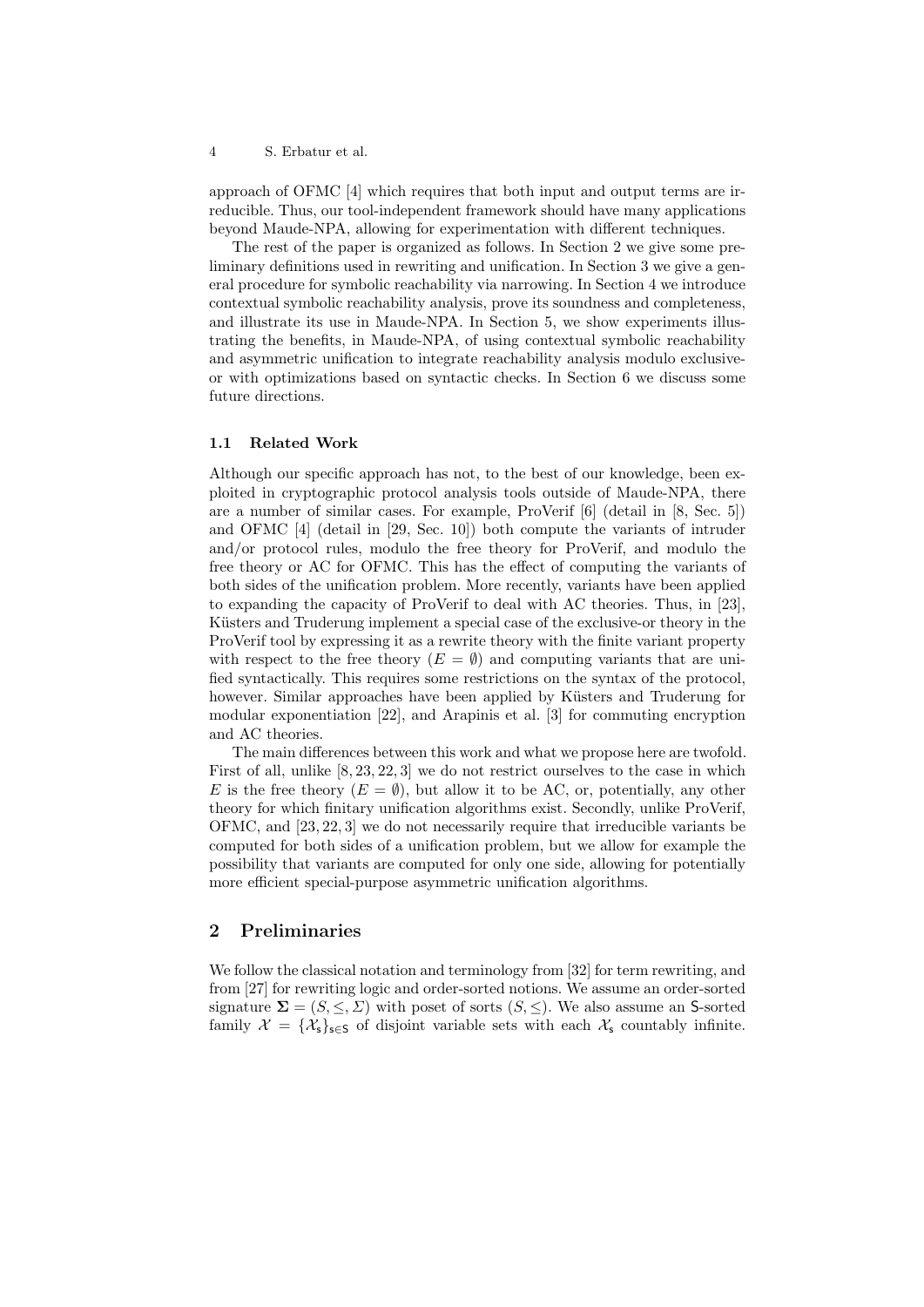$\mathcal{T}_{\Sigma}(\mathcal{X})_{\sf s}$  is the set of terms of sort s, and  $\mathcal{T}_{\Sigma, \sf s}$  is the set of ground terms of sort s. We write  $\mathcal{T}_{\Sigma}(\mathcal{X})$  and  $\mathcal{T}_{\Sigma}$  for the corresponding order-sorted term algebras. For a term t,  $Var(t)$  denotes the set of variables in t.

A substitution  $\sigma \in Subst(\Sigma, \mathcal{X})$  is a sorted mapping from a finite subset of X to  $\mathcal{T}_{\Sigma}(\mathcal{X})$ . Substitutions are written as  $\sigma = \{X_1 \mapsto t_1, \ldots, X_n \mapsto t_n\}$  where the domain of  $\sigma$  is  $Dom(\sigma) = \{X_1, \ldots, X_n\}$  and the set of variables introduced by terms  $t_1, \ldots, t_n$  is written  $Ran(\sigma)$ . The identity substitution is id. Substitutions are homomorphically extended to  $\mathcal{T}_{\Sigma}(\mathcal{X})$ . The application of a substitution  $\sigma$  to a term t is denoted by  $t\sigma$  or  $\sigma(t)$ .

A  $\Sigma$ -equation is an unoriented pair  $t = t'$ , where  $t, t' \in \mathcal{T}_{\Sigma}(\mathcal{X})_s$  for some sort  $s \in S$ . An *equational theory*  $(\Sigma, E)$  is a pair with  $\Sigma$  an order-sorted signature and E a set of  $\Sigma$ -equations.

An E-unifier for a  $\Sigma$ -equation  $t = t'$  is a substitution  $\sigma$  such that  $t\sigma =_E t'\sigma$ . For  $Var(t) \cup Var(t') \subseteq W$ , a set of substitutions  $CSU_{E}^{W}(t = t')$  is said to be a complete set of unifiers for the equality  $t = t'$  modulo E away from W iff: (i) each  $\sigma \in \mathit{CSU}^W_E(t=t')$  is an E-unifier of  $t=t'$ ; (ii) for any E-unifier  $\rho$ of  $t = t'$  there is a  $\sigma \in \text{CSU}_{E}^{W}(t = t')$  such that  $\sigma|_{W} \supseteq_{E} \rho|_{W}$  (i.e., there is a substitution  $\eta$  such that  $(\sigma \eta)|_W =_E \rho |_W$ ); and (iii) for all  $\sigma \in \mathit{CSU}^W_E(t=t')$ ,  $Dom(\sigma) \subseteq (Var(t) \cup Var(t'))$  and  $Ran(\sigma) \cap W = \emptyset$ .

A rewrite rule is an oriented pair  $l \to r$ , where  $l \notin \mathcal{X}$  and  $l, r \in \mathcal{T}_{\Sigma}(\mathcal{X})_{s}$ for some sort  $s \in S$ . An *(unconditional) order-sorted rewrite theory* is a triple  $(\Sigma, E, R)$  with  $\Sigma$  an order-sorted signature, E a set of  $\Sigma$ -equations, and R a set of rewrite rules. The rewriting relation on  $\mathcal{T}_{\Sigma}(\mathcal{X})$ , written  $t \to_R t'$  or  $t \to_{p,R} t'$ holds between t and t' iff there exist  $p \in Pos_{\Sigma}(t), l \to r \in R$  and a substitution  $\sigma$ , such that  $t|_p = l\sigma$ , and  $t' = t[r\sigma]_p$ . The relation  $\rightarrow_{R/E}$  on  $\mathcal{T}_{\Sigma}(\mathcal{X})$  is  $=_E$ ;  $\rightarrow_{R}$ ;  $=_E$ . The transitive (resp. transitive and reflexive) closure of  $\rightarrow_{R/E}$  is denoted  $\rightarrow_{R/E}^+$ (resp.  $\rightarrow_{R/E}^*$ ). A term t is called  $\rightarrow_{R/E}$ -irreducible (or just  $R/E$ -irreducible) if there is no term t' such that  $t \to_{R/E} t'$ . For  $\to_{R/E}$  confluent and terminating, the irreducible version of a term t is denoted by  $t\downarrow_{R/E}$ .

A relation  $\to_{R,E}$  on  $\mathcal{T}_{\Sigma}(\mathcal{X})$  is defined as:  $t \to_{p,R,E} t'$  (or just  $t \to_{R,E} t'$ ) iff there is a non-variable position  $p \in Pos_{\Sigma}(t)$ , a rule  $l \to r$  in R, and a substitution  $\sigma$  such that  $t|_p =_E l\sigma$  and  $t' = t[r\sigma]_p$ .  $\rightarrow_{R/E}$ -reducibility is undecidable in general since E-congruence classes can be arbitrarily large. Therefore,  $R/E$ -rewriting is usually implemented [21] by R, E-rewriting under some conditions on R and E such as confluence, termination, and coherence (see [21]). We call  $(\Sigma, E, R)$  a decomposition of an order-sorted equational theory  $(\Sigma, G)$  if  $G = R \oplus E$  and R and E satisfy the conditions for  $\rightarrow_{R,E}$  to implement  $\rightarrow_{R/E}$ .

Given a decomposition  $(\Sigma, E, R)$  of an equational theory,  $(t', \theta)$  is an R, Evariant [19] (or just a variant) of term t if  $t\theta\downarrow_{R,E} =_E t'$  and  $\theta\downarrow_{R,E} =_E \theta$ . complete set of R, E-variants [19] (up to renaming) of a term t is a subset, denoted by  $[[t]]_{R,E}$ , of the set of all  $R, E$ -variants of t such that, for each  $R, E$ -variant  $(t', \sigma)$  of t, there is an R, E-variant  $(t'', \theta) \in [t]_{R,E}$  such that  $(t'', \theta) \sqsupseteq_{R,E} (t', \sigma)$ , i.e., there is a substitution  $\rho$  such that  $t' =_E t^{i\gamma} \rho$  and  $\sigma|_{Var(t)} =_E (\theta \rho)|_{Var(t)}$ . decomposition  $(\Sigma, E, R)$  has the *finite variant property* [19] (also called a *finite*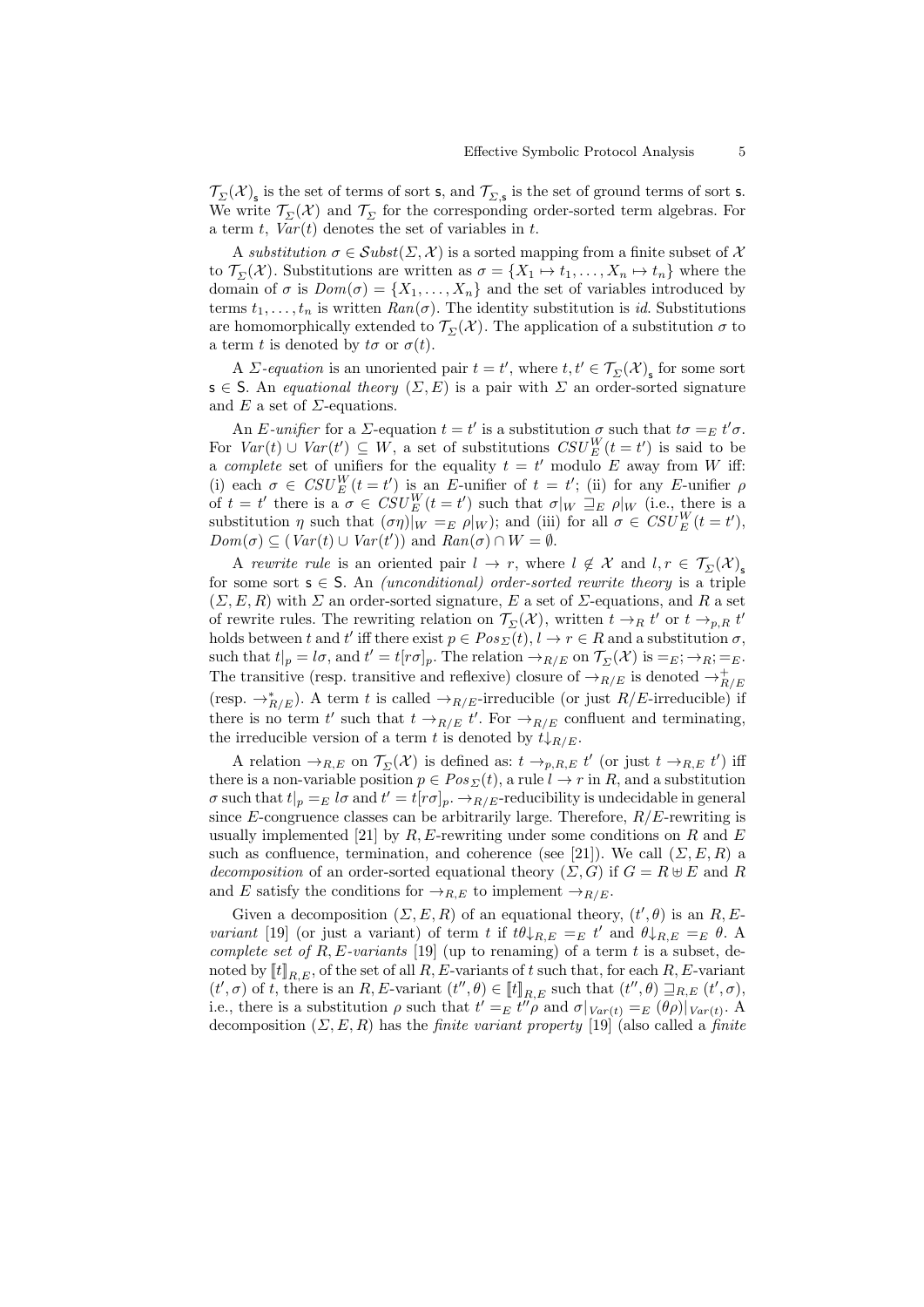variant decomposition) iff for each  $\Sigma$ -term t, a complete set  $[[t]]_{R,E}$  of its most general variants is finite.

### 3 Symbolic Reachability Analysis by Narrowing

In this section we recall basic facts about narrowing modulo equations of [28] using topmost rewriting as a tool-independent semantic framework for symbolic reachability analysis of protocols under algebraic properties. We first define reachability goals.

Definition 1 (Reachability goal). Given an order-sorted rewrite theory  $(\Sigma, G, T)$ , a reachability goal is defined as a pair  $t \stackrel{?}{\rightarrow}^*_{T/G} t'$ , where  $t, t' \in \mathcal{T}_{\Sigma}(\mathcal{X})_{\mathsf{s}}$ . It is abbreviated as  $t \stackrel{?}{\rightarrow} t'$  when the theory is clear from the context; t is the source of the goal and t' is the target. A substitution  $\sigma$  is a T/G-solution of the reachability goal (or just a solution for short) iff there is a sequence  $\sigma(t) \rightarrow_{T/G} \sigma(u_1) \rightarrow_{T/G} \cdots \rightarrow_{T/G} \sigma(u_{k-1}) \rightarrow_{T/G} \sigma(t').$ 

A set  $\Gamma$  of substitutions is said to be a complete set of solutions of  $t \frac{?}{\rightarrow T/G} t'$ iff (i) every substitution  $\sigma \in \Gamma$  is a solution of  $t \frac{2}{T}$   $\rightarrow_{T/G}^* t'$ , and (ii) for any solution  $\rho$  of  $t\stackrel{?}{\rightarrow}_{T/G}^*t'$ , there is a substitution  $\sigma\in\Gamma$  more general than  $\rho$  modulo  $G$ , i.e.,  $\sigma|_{Var(t)\cup Var(t')} \sqsupseteq_G \rho|_{Var(t)\cup Var(t')}$ .

If in a goal  $t \stackrel{?}{\rightarrow}^*_{T/G} t'$ , terms t and t' are ground, then goal solving becomes a standard rewriting reachability problem. However, since we allow terms  $t, t'$  with variables, we need a mechanism more general than standard rewriting to find solutions of reachability goals. Narrowing generalizes rewriting by performing unification at non-variable positions instead of the usual matching. Specifically, narrowing instantiates the variables in a term by a G-unifier that enables a rewrite modulo G with a given rule and a term position.

**Definition 2** (Narrowing modulo  $G$ ). Given an order-sorted rewrite theory  $(\Sigma,G,T)$ , the narrowing relation on  $\mathcal{T}_{\Sigma}(\mathcal{X})$  modulo G is defined as  $t \stackrel{\sigma}{\leadsto}_{T,G} t'$  (or  $\stackrel{\sigma}{\leadsto}$  if T, G is understood) iff there is  $p \in Pos_{\Sigma}(t)$ , a rule  $l \to r$  in T such that  $Var(t) \cap (Var(l) \cup Var(r)) = \emptyset$ , and  $\sigma \in CSU_G^V(t|_p = l)$  for a set V of variables containing  $Var(t)$ ,  $Var(l)$ , and  $Var(r)$ , such that  $t' = \sigma(t[r]_p)$ .

The reflexive and transitive closure of narrowing is defined as  $t \stackrel{\sigma_{*}}{\sim_{T,G}} t'$  if either  $t = t'$  and  $\sigma = id$ , or there are terms  $u_1, \ldots, u_n$ ,  $n \geq 1$ , and substitutions  $\sigma_1, \ldots, \sigma_{n+1}$  s.t.  $t \stackrel{\sigma_1}{\leadsto} _{T,G} u_1 \stackrel{\sigma_2}{\leadsto} _{T,G} u_2 \cdots u_n \stackrel{\sigma_{n+1}}{\leadsto} _{T,G} t'$  and  $\sigma = \sigma_1 \cdots \sigma_{n+1}$ .

Soundness and completeness of narrowing for solving reachability goals is proved in [21, 28] for order-sorted topmost rewrite theories, i.e., rewrite theories were all the rewrite steps happened at the top of terms.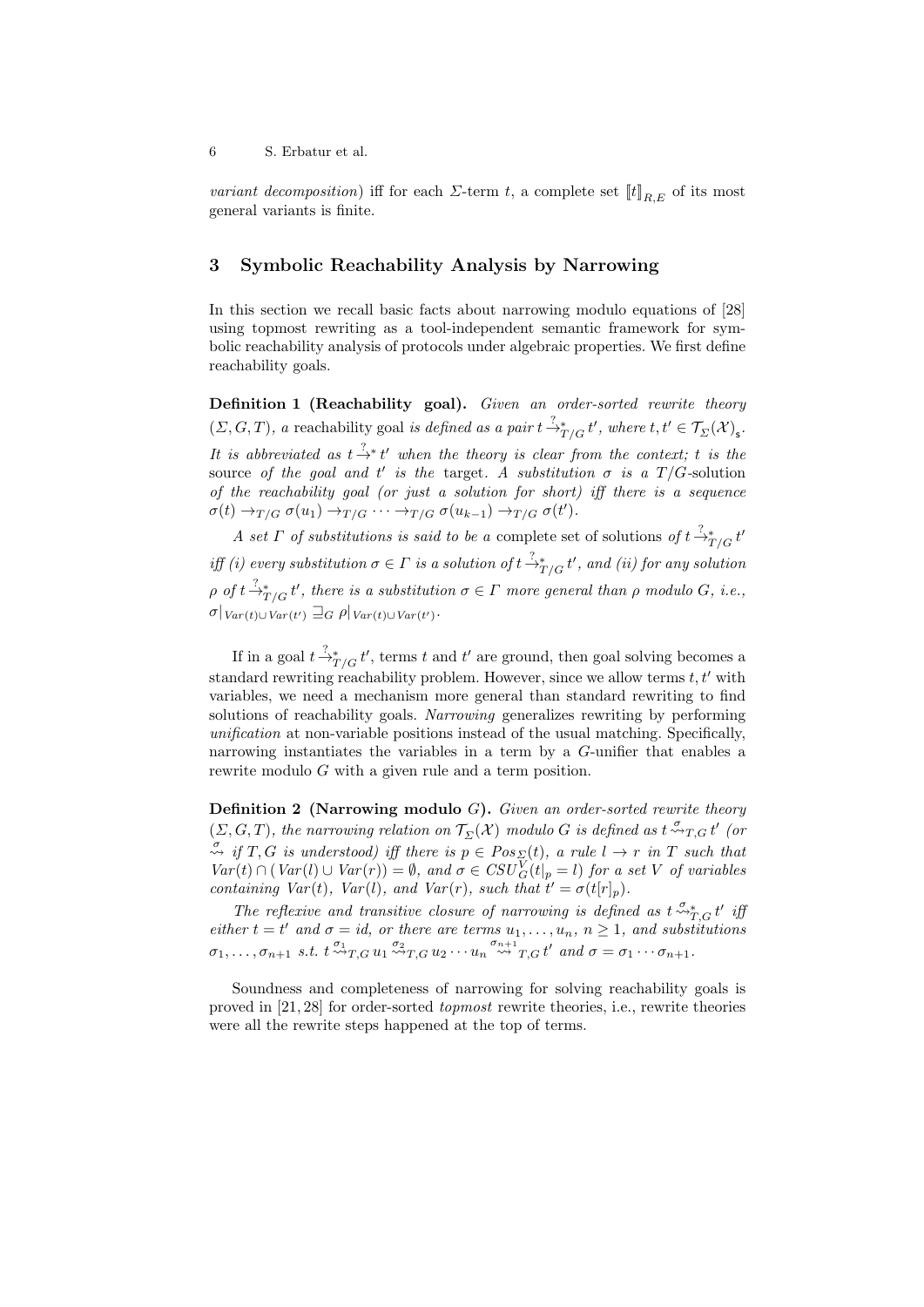#### 3.1 Search in Maude-NPA

In this section we give a high-level summary of the general narrowing-based approach implemented in Maude-NPA. For further information, please see [15, 17]. Note that our treatment of symbolic reachability analysis modulo equations by narrowing is completely general and tool-independent. We only use Maude-NPA for illustration purposes to give examples, and also because it supports the irreducibility conditions discussed in this paper. Multiset rewrite rules, used as a model for protocol analysis [30, 7], is another example of topmost rewrite theories where reachability properties are checked.

Given a protocol  $P$ , states are modeled as elements of an initial algebra  $T_{\Sigma_{\mathcal{P}}/E_{\mathcal{P}}}$ , where  $\Sigma_{\mathcal{P}}$  is the signature defining the sorts and function symbols (for the cryptographic functions and for all the state constructor symbols) and  $E_{\mathcal{P}}$ is a set of equations specifying the algebraic properties of the cryptographic functions and the state constructors. Therefore, a state is an  $E_p$ -equivalence class  $[t] \in T_{\Sigma_{\mathcal{P}}/E_{\mathcal{P}}}$  with t a ground  $\Sigma_{\mathcal{P}}$ -term. However, we explore symbolic state patterns  $[t(x_1, \ldots, x_n)] \in T_{\Sigma_{\mathcal{P}}/E_{\mathcal{P}}}(X)$  on the free  $(\Sigma_{\mathcal{P}}, E_{\mathcal{P}})$ -algebra over a set of sorted variables X.

In Maude-NPA  $[15, 17]$ , a *state pattern* in a protocol execution is a term  $t$  of sort  ${\sf State},\,t\in T_{\varSigma_{\cal P}/E_{\cal P}}(X)_{{\sf State}},$  which is a term of the form  $\{S_1\&\cdots\&S_n\&\{IK\}\}$ where & is an associative-commutative union operator with identity symbol  $\emptyset$ . Each element in the set is either a *strand*  $S_i$  or the *intruder knowledge*  $\{IK\}$  at that state.

The *intruder knowledge*  $\{IK\}$  also belongs to the state and is represented as a set of facts. There are two kinds of intruder facts: positive knowledge facts (the intruder knows m, i.e.,  $m\in\mathcal{I}$ ), and negative knowledge facts (the intruder does not yet know m but will know it in a future state, i.e.,  $m\notin\mathcal{I}$ ), where m is a message expression.

A strand [20] represents the sequence of messages sent and received by a principal executing the protocol and is represented as a sequence of messages  $[msg_1^-, msg_2^+, msg_3^-, \ldots, msg_{k-1}^-, msg_k^+]$  such that  $msg_i$  is a term of sort Msg,  $msg^-$  (also written  $-msg$ ) represents an *input* message, and  $msg^+$  (also written  $+msq$ ) represents an *output* message. Strands are used to represent both the actions of honest principals (with a strand specified for each protocol role) and the actions of an intruder (with a strand specified for each intruder action). In Maude-NPA, strands evolve over time; the symbol | is used to divide past and future. Also, we keep track of all the variables of sort Fresh generated by a concrete strand. That is, all the variables  $r_1, \ldots, r_j$  of sort Fresh generated by a strand are made explicit right before the strand, as follows:  $x_1, \ldots, r_j :: [m_1^{\pm}, \ldots, m_i^{\pm} | m_{i+1}^{\pm}, \ldots, m_k^{\pm}]$  where  $msg_1^{\pm}, \ldots, msg_i^{\pm}$  are the past messages, and  $msg_{i+1}^{\pm}, \ldots, msg_{k}^{\pm}$  are the future messages  $(msg_{i+1}^{\pm}$  is the immediate future message). The nils are present so that the bar may be placed at the beginning or end of the strand if necessary, but we often remove them, except when there is nothing else between the vertical bar and the beginning or end of a strand. A strand  $:: r_1, \ldots, r_j :: [msg_1^{\pm}, \ldots, msg_\kappa^{\pm}]$  is a shorthand for  $:: r_1, \ldots, r_j :: [nil \mid msg_1^{\pm}, \ldots, msg_k^{\pm}, nil].$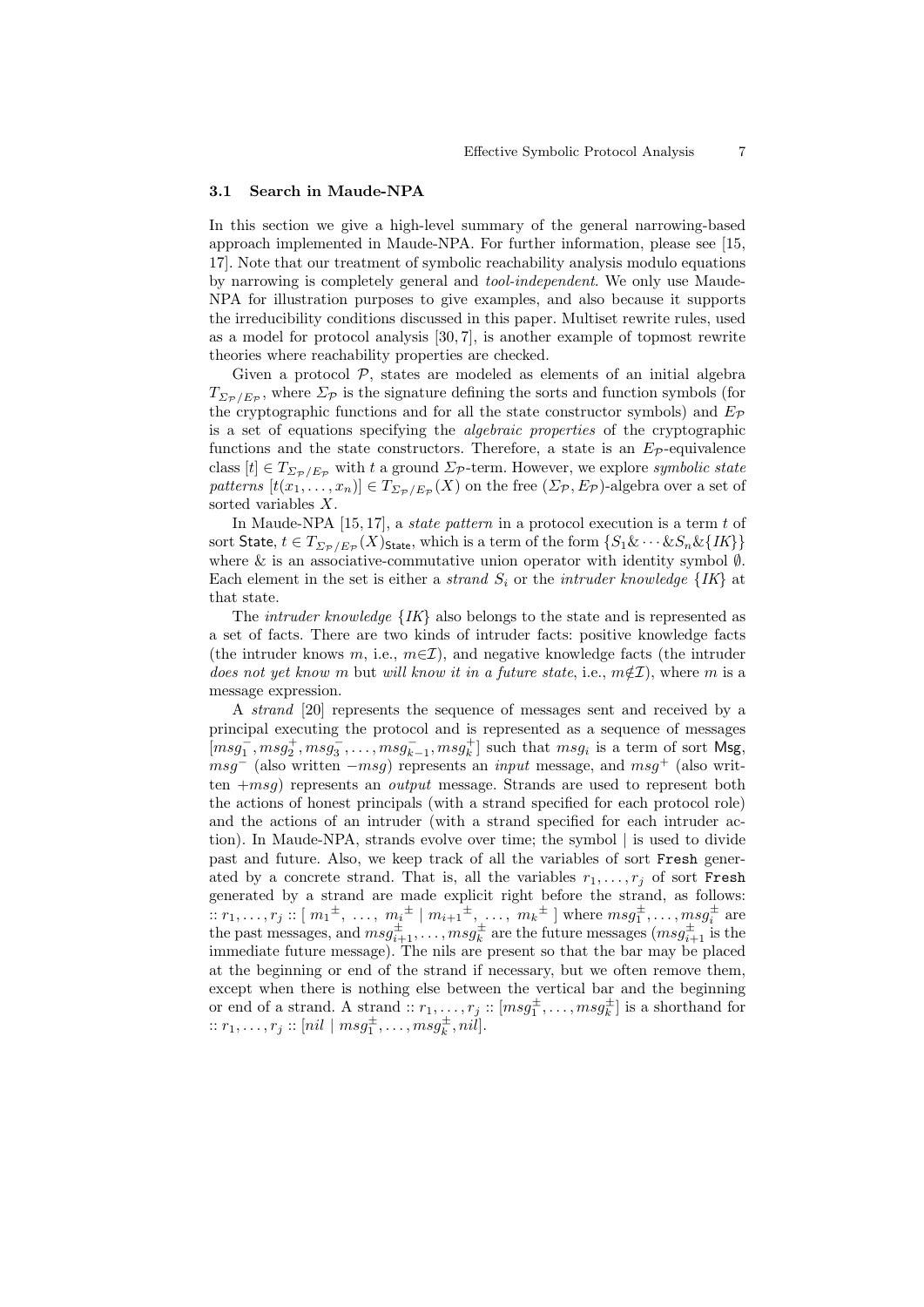Example 3. For the protocol of Example 1, the strand specification of the protocol is as follows:

(Bob) :: 
$$
r_1
$$
 ::  $[-(pk(A, n(B, r_1))), -(pk(B, Y)), +(Y \oplus n(B, r_1))]$   
(Alice) ::  $r_2$  ::  $[-(pk(A, X)), +(pk(B, n(A, r_2))), -(n(A, r_2) \oplus X)]$ 

Intruder strands are also included for each function. For example, application of exclusive-or by the intruder is described by the strand  $[(X)^{-}, (Y)^{-}, (X \oplus Y)^{+}]$ .

The protocol analysis methodology of Maude-NPA is then based on the idea of backward reachability analysis, where we begin with one or more state patterns corresponding to *attack states*, and want to prove or disprove that they are unreachable from the set of initial protocol states. In order to perform such a reachability analysis we must describe how states change as a consequence of principals performing protocol steps and of the intruder actions. This can be done by describing such state changes by means of a set  $T_p$  of rewrite rules, so that the rewrite theory  $(\Sigma_{\mathcal{P}}, G_{\mathcal{P}}, T_{\mathcal{P}})$  characterizes the behavior of protocol  $\mathcal P$ modulo the equations  $G_{\mathcal{P}}$ .

The following rewrite rules describe the general state transitions, where each state transition implies moving the vertical bar of one strand:

- $\{SS \& [L \mid M^-, L'] \& \{M \in \mathcal{I}, IK\} \} \rightarrow \{SS \& [L, M^- \mid L'] \& \{IK\} \}$  (1)
	- $\{SS \& [L \mid M^+, L'] \& \{IK\} \} \rightarrow \{SS \& [L, M^+ \mid L'] \& \{IK\} \}$  (2)

$$
\{SS \& [L \mid M^+, L'] \& \{M \notin \mathcal{I}, IK\} \} \rightarrow \{SS \& [L, M^+ \mid L'] \& \{M \in \mathcal{I}, IK\} \} \tag{3}
$$

where variables  $L, L'$  denote lists of input and output messages of the form  $m^+$ or  $m^-$  within a strand, IK denotes a set of intruder facts  $(m \in \mathcal{I}, m \notin \mathcal{I})$ , and SS denotes a set of strands. In a *forward execution* of the protocol strands, Rule  $(1)$ synchronizes an input message with a message already learned by the intruder, Rule (2) accepts output messages but the intruder's knowledge is not increased, and Rule (3) accepts output messages and the intruder's knowledge is positively increased. For an unbounded number of sessions, we have extra rewrite rules (one for each positive message in a protocol or intruder strand) that dynamically introduce additional strands into a state.

The way to analyze *backwards* reachability is then relatively easy, namely, to run the protocol "in reverse." This can be achieved by using the set of rules  $T_{\mathcal{P}}^{-1}$ , where  $v \longrightarrow u$  is in  $T_{\mathcal{P}}^{-1}$  iff  $u \longrightarrow v$  is in  $T_{\mathcal{P}}$ .

Example 4. The protocol of Example 1 can be modeled as a rewrite theory  $(\Sigma, G, T)$  where T is the reversed version of the generic rewrite rules  $(1)$ – $(3)$ plus the rewrite rules for introducing new strands. The final pattern used as an input to the backwards symbolic reachability analysis could, for example, be as follows:

$$
\{ :: r_2 :: [nil, -(pk(A, X)), +(pk(B, n(A, r_2))), -(X \oplus n(A, r_2)) \mid nil] \&
$$
  
 
$$
:: r_1 :: [nil, +(pk(A, n(B, r_1))), -(pk(B, Y)), +(Y \oplus n(B, r_1)) \mid nil] \& SS \& \{IK\}
$$

This pattern does not require the intruder to have learnt anything, so it is very general and could lead to a regular execution and to an attack. Indeed, this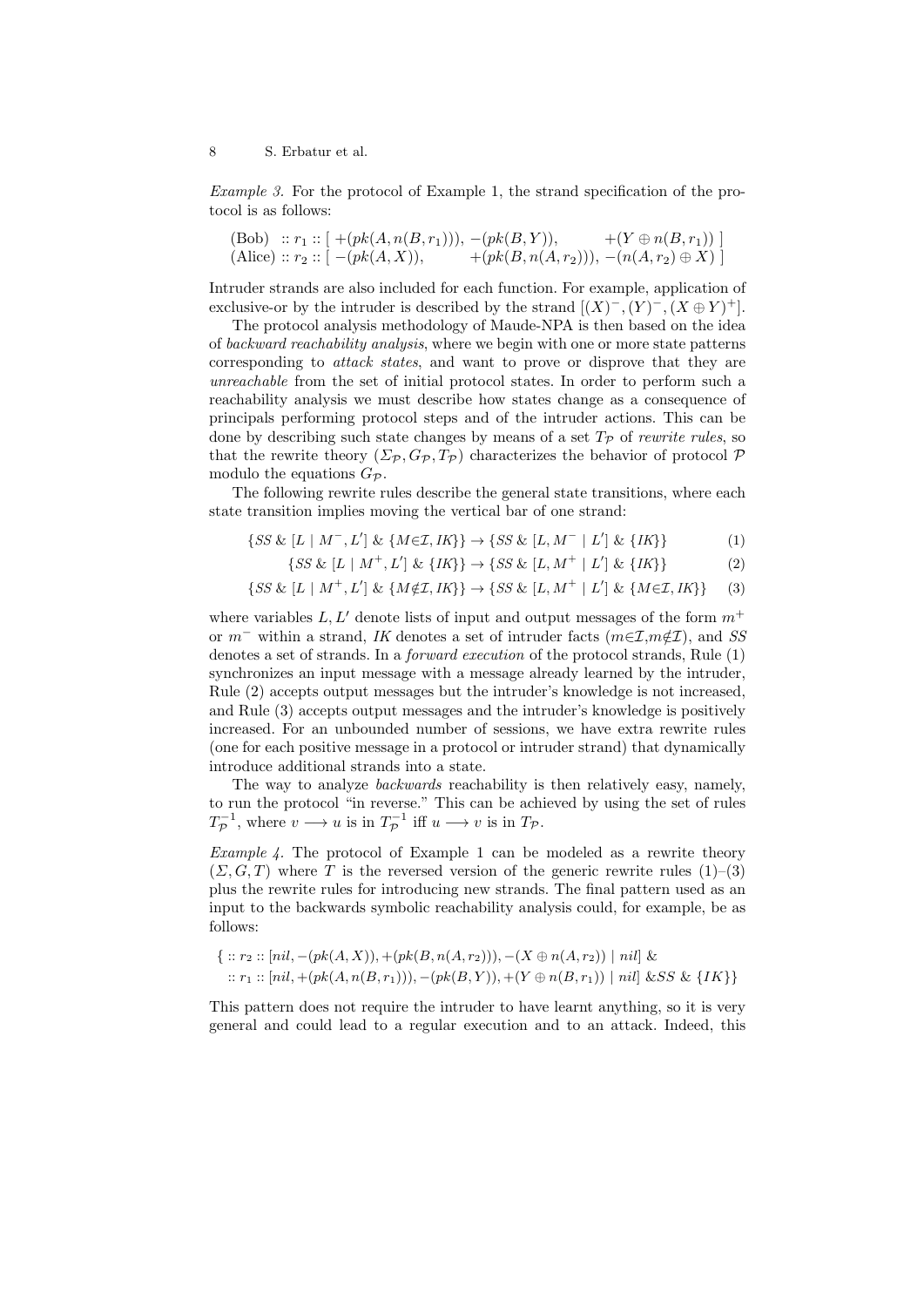protocol has the following attack reachable from that final pattern, where the intruder starts a protocol session with  $B$  but uses  $B$ 's nonce to start a protocol session with  $A$ , so finally the intruder is able to learn both  $B$ 's nonce and  $A$ 's nonce:

| 1. $B \to I : pk(i, N_B)$         | 3. $A \rightarrow B : pk(B, N_A)$ |
|-----------------------------------|-----------------------------------|
| 2. $I \rightarrow A : pk(a, N_B)$ | 4. $B \to A, I : N_A \oplus N_B$  |

#### 4 Contextual Symbolic Reachability Analysis

As we have explained in the Introduction, the symbolic reachability approach presented in the previous section does not really work in practice, since the particular way that a representative is chosen for each equivalence class may be crucial for the correct behavior, and in many cases the termination of a tool crucially depends on state space reduction techniques based on checking such representatives, as we illustrated for the case of nonces that cannot have been generated yet at a given point. Therefore, we now present a general, tool-independent framework for symbolic reachability analysis which refines narrowing modulo equations by imposing irreducibility conditions on representatives of equivalence classes. First, we give a way of imposing these irreducibility conditions on a rewrite theory, expressed by the notion of *contextual rewrite theory*.<sup>7</sup>

Definition 3 (Contextual Rewrite Theory). A contextual rewrite theory is a tuple  $(\Sigma, E, R, T, \phi)$  where  $(\Sigma, E \cup R, T)$  is an order-sorted topmost rewrite theory,  $(\Sigma, E, R)$  is a decomposition of the equational theory  $(\Sigma, E \cup R)$ , and  $\phi$ , called the irreducibility requirements, is a function mapping each  $f \in \Sigma$  to a set of its arguments, i.e.,  $\phi(f) \subseteq \{1, \ldots, ar(f)\}\$ , where  $ar(f)$  is the number of arguments of f. The set of maximal irreducible positions of a term t is denoted by  $\phi(t)$ .

A term t is called  $\phi$ , R, E-irreducible (or just  $\phi$ -irreducible) if for each  $p \in$  $\phi(t)$ ,  $t|_{p\downarrow R,E} =_E t|_{p}$ , and strongly  $\phi$ -irreducible if for any R, E-normalized substitution  $\sigma$ , to is  $\phi$ -irreducible.

Example 5. For the protocol of Examples 1 and 3, the contextual rewrite theory  $(\Sigma, E, R, T, \phi)$  is formed of T containing the reversed version of the generic rewrite rules  $(1)$ – $(3)$  plus the rewrite rules for introducing new strands, and the equational theory  $(\Sigma, E \cup R)$  for exclusive-or is decomposed into  $(\Sigma, E, R)$  where E is the associativity and commutativity axioms for  $\oplus$  and R is as follows:<sup>8</sup>

 $X \oplus 0 \to X \quad X \oplus X \to 0 \quad X \oplus X \oplus Y \to Y$ 

<sup>7</sup> Our use of "contextual" should be distinguished from : (i) "contextual rewriting," e.g., [34], and (ii) "context-sensitive rewriting," e.g., [26]. Our use is unrelated to contextual rewriting, which is a form of conditional rewriting with constraints, but is closely related to context-sensitive rewriting, where the rewritable argument positions of a function symbol f are specified by a function  $\mu(f) \subseteq \{1, \ldots, ar(f)\}\$ similar to our irreducibility requirements function  $\phi(f) \subseteq \{1, \ldots, ar(f)\}\.$  However,  $\phi$ -irreducibility is a *strictly stronger* requirement than  $\mu$ -irreducibility when  $\phi = \mu$ .

 $8$  Note that the two first equations are not AC-coherent, but adding the last equation is sufficient to recover that property (see [33]).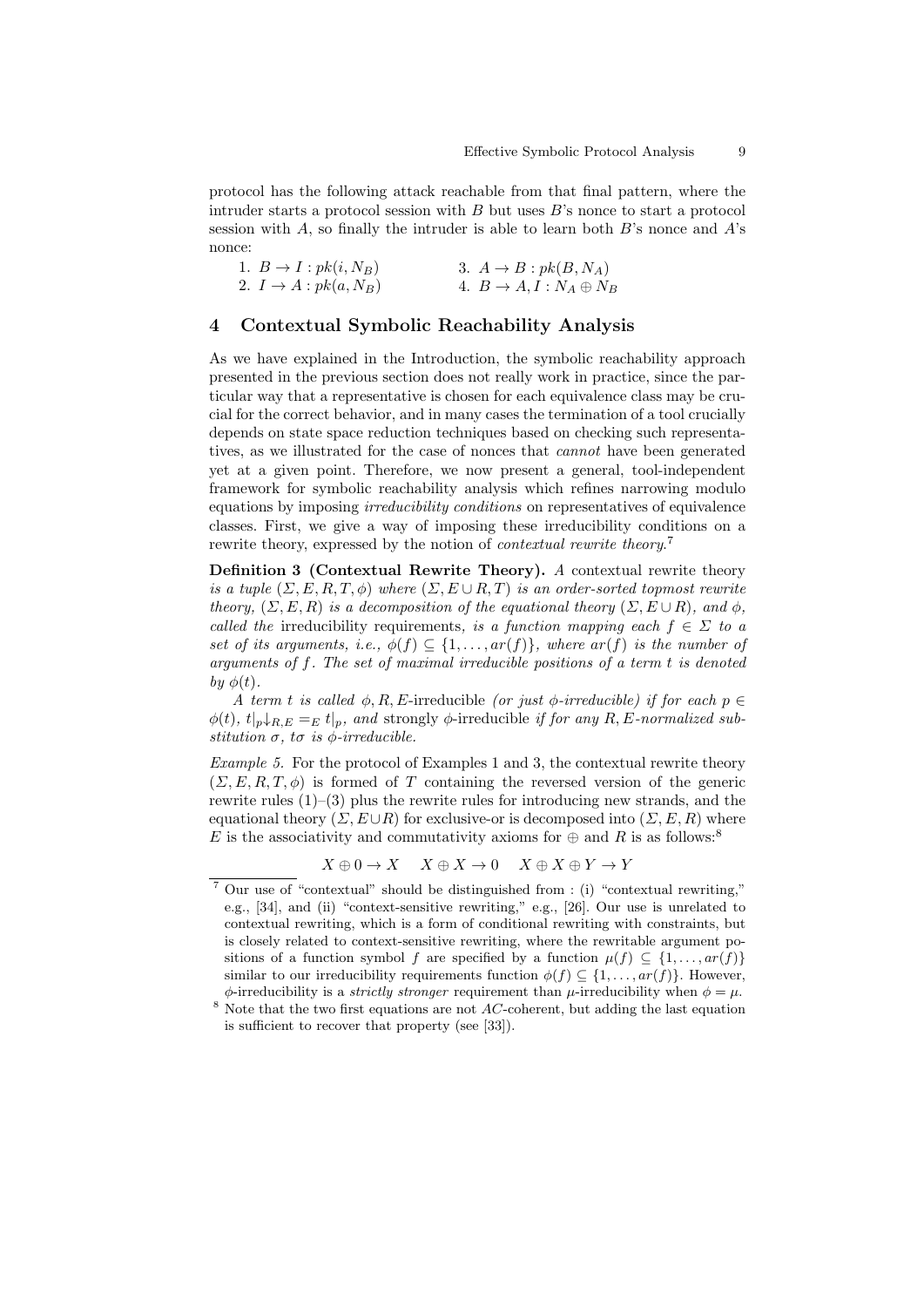The irreducibility requirements  $\phi$  are imposed on two operators:  $-(-)$  for *input* messages in a strand, and  $\text{ } \in \mathcal{I}$  for each *positive fact* in the intruder knowledge. That is,  $\phi(-())=\{1\}$ ,  $\phi(\text{-}\in\mathcal{I})=\{1\}$ , and  $\phi(f)=\emptyset$  otherwise.

We extend the notion of a reachability goal to the contextual case.

Definition 4 (Contextual Reachability goal). Given a contextual rewrite theory  $(\Sigma, E, R, T, \phi)$ , we define a contextual reachability goal as  $t \stackrel{?}{\rightarrow}_{T,R,E,\phi}^* t'$ , where  $t, t' \in \mathcal{T}_{\Sigma}(\mathcal{X})_{\mathsf{s}}$ . We write  $t \stackrel{?}{\rightarrow}_{\phi} t'$  when the theory is clear. A substitution  $\sigma$ is a solution of the contextual reachability goal  $t \frac{?}{\rightarrow T,R,E,\phi} t'$  iff there is a sequence  $\sigma(t) \rightarrow_{T,(E \cup R)} \sigma(u_1) \rightarrow_{T,(E \cup R)} \cdots \rightarrow_{T,(E \cup R)} \sigma(u_{k-1}) \rightarrow_{T,(E \cup R)} \sigma(t')$  such that  $\sigma(t), \sigma(u_1), \ldots, \sigma(u_{k-1}), \sigma(t') \text{ are all } \phi, R, E\text{-irreducible}.$ 

As for reachability goals, a contextual version of narrowing provides a mechanism to find solutions to contextual reachability goals. However, we have to first define a new equational unification mechanism, called contextual unification, as the basis for contextual narrowing, where the  $E\cup R$ -unification is extended to the contextual case, which has some asymmetry due to the irreducibility restrictions only on the right hand side.

Definition 5 (Contextual Unification). Given a contextual rewrite theory  $(\Sigma, E, R, T, \phi)$ , a substitution  $\sigma$  is a contextual R, E-unifier of a set P of contextual equations of the form  $P = \{t_1 = \emptyset, t'_1, \dots, t_n = \emptyset, t'_n\}$  iff for every contextual equation  $t_i = \bigcup_{\phi} t'_i$  in P, the substitution  $\sigma$  is an  $(R \cup E)$ -unifier of the equation  $t_i = t'_i$  and, furthermore,  $\sigma(t'_i)$  is  $\phi, R, E$ -irreducible.

A set of substitutions  $\Omega$  is a complete set of contextual  $R$ , E-unifiers of P, denoted by  $CSU_{R,E,\phi}(P)$ , iff: (i) every member of  $\Omega$  is a contextual R, E-unifier of P, and (ii) for every contextual R, E-unifier  $\theta$  of P there exists  $\sigma \in \Omega$  such that  $\sigma \sqsupseteq_E \theta$ .

Example 6. Consider the protocol of Example 1. The contextual unification problem found by Maude-NPA is  $t = \psi_0 t'$  where t is  $\{SS \& [L, M^+ \mid L'] \&$  ${M \in \mathcal{I}, IK}$  i.e., the right-hand side of Rule (3), and t' is the following state, found by Maude-NPA after one backwards narrowing step from the state pattern of Example 4:

 $\{ \ :: r_2 :: [nil, -(pk(A, X)), +(pk(B, n(A, r_2))) \ | \ -(X \oplus n(A, r_2)), nil] \ \&$ ::  $r_1$  ::  $[nil, +(pk(A, n(B, r_1))), -(pk(B, Y)), +(Y \oplus n(B, r_1)) | nil \&$ SS &  $\{(X \oplus n(A, r_2)) \in \mathcal{I}, IK\}$ 

The two key terms are  $Y \oplus n(B, r_1)$  and  $X \oplus n(A, r_2)$ . Note that term  $X \oplus n(A, r_2)$ appears in two positions in t', under symbols  $-(-)$  and  $\subseteq \mathcal{I}$ , both required to be irreducible by  $\phi$ . The singleton most general contextual unifier is  $\sigma_1 = \{Y \mapsto X \oplus Y\}$  $n(B, r_1) \oplus n(A, r_2)$ , whereas the substitution  $\sigma_2 = \{X \mapsto Y \oplus n(B, r_1) \oplus n(A, r_2)\}$ is not a valid contextual unifier: term  $X \oplus n(A, r_2)$  is under the irreducibility condition of symbol  $-(-)$  and the substitution  $\sigma_2$  would make it reducible, whereas term  $Y \oplus n(B, r_1)$  is under symbol  $+$ (.), which does not have any irreducibility condition and the substitution  $\sigma_1$  makes it reducible.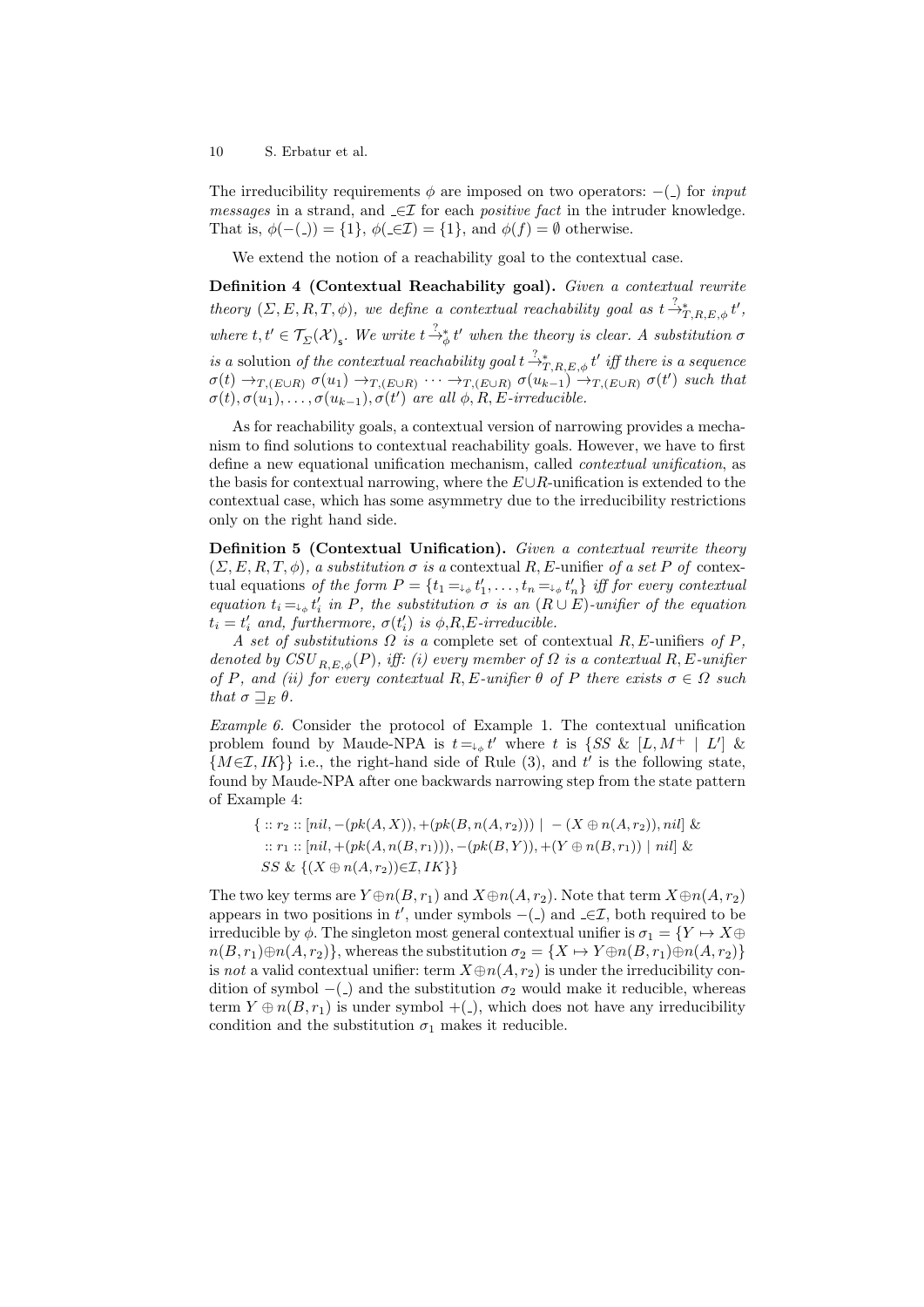Contextual unification can be reduced to the simpler notion of asymmetric unification.

**Definition 6 (Asymmetric Unification).** Given a decomposition  $(\Sigma, E, R)$ of an equational theory  $(\Sigma, E \cup R)$ , a substitution  $\sigma$  is an asymmetric R, Eunifier of a set P of asymmetric equations  $\{t_1 = \, t'_1, \ldots, t_n = \, t'_n\}$  iff for every asymmetric equation  $t_i = t'_i$  in P,  $\sigma$  is an  $(E \cup R)$ -unifier of the equation  $t_i = t'_i$ and  $(t'_{i\downarrow R,E})\sigma$  is in R,E-normal form.

A set of substitutions  $\Omega$  is a complete set of asymmetric  $R$ , E-unifiers of P iff: (i) every member of  $\Omega$  is an asymmetric R, E-unifier of P, and (ii) for every asymmetric R,E-unifier  $\theta$  of P there exists  $a \sigma \in \Omega$  such that  $\sigma \sqsupseteq_{E} \theta$  (over  $Var(P)$ .

A special-purpose asymmetric unification algorithm for exclusive-or has been developed for this paper and is used in the experiments reported in Section 5. A detailed discussion of this algorithm will be presented elsewhere. The reduction of contextual unification to the simpler asymmetric unification is provided by the following lemma.

**Lemma 1.** Given a contextual rewrite theory  $(\Sigma, E, R, T, \phi)$  and a set of contextual equations  $P = \{t_1 = \emptyset, t'_1, \dots, t_n = \emptyset, t'_n\}, \sigma \text{ is a contextual } R, E\text{-unifier of } \sigma \text{ is a constant.}$ P iff there is a substitution  $\theta$  such that  $\theta$  is an asymmetric R, E-unifier of  $\Gamma(P)$ and  $\sigma =_E \theta|_{Var(P)}$ , where

$$
T(P) = \{ t_i = \downarrow X, t_i' = \downarrow X \mid t_i = \downarrow_{\phi} t_i' \in P, X \text{ fresh variable} \} \cup \{ t_i' |_{p.j} = \downarrow t_i' |_{p.j} \mid t_i = \downarrow_{\phi} t_i' \in P, f \in \Sigma, p \in Pos_f(t_i'), j \in \phi(f) \}
$$

Using a contextual unification algorithm, we can modify the standard notion of narrowing so that it uses contextual unification to solve symbolic contextual reachability goals. Note that the following definition differs from Definition 2 only in using contextual unification  $CSU_{R,E,\phi}(l = \downarrow_{\phi} t|_p)$  instead of regular unification  $CSU_{R\cup E}(l = t|_{p})$  and and carrying a set of irreducible terms  $\Pi$  passed to the contextual unification algorithm, where  $\Pi$  is the set of irreducible terms that have been computed earlier in the narrowing sequence.

Definition 7 (Contextual Narrowing modulo  $R, E$ ). Given a contextual rewrite theory  $(\Sigma, E, R, T, \phi)$ , the contextual narrowing relation modulo R, E on pairs  $\langle t, \Pi \rangle$  for t a term and  $\Pi$  a set of irreducible terms is defined as  $\langle t, \Pi \rangle \stackrel{\sigma}{\leadsto}_{T,R,E,\phi} \langle t', \sigma(\Pi) \rangle$  (or  $\stackrel{\sigma}{\leadsto}_{\phi}$  if  $T, R, E$  are understood) iff there is  $p \in$  $Pos_{\Sigma}(t),$  a rule  $l \rightarrow r$  in T such that  $Var(t) \cap (Var(l) \cup Var(r)) = \emptyset$ , a substitution  $\sigma \in \text{CSU}_{R,E,\phi}^V(P)$  for  $P = \{l = \downarrow_{\phi} t|_p\} \cup \{u = \downarrow_{\phi} u \mid u \in \Pi\}$  and a set V of variables containing  $Var(t)$ ,  $Var(l)$ , and  $Var(r)$ , and  $t' = \sigma(t[r]_p)$ .

The essential equivalence between contextual reachability analysis and standard narrowing-based reachability analysis is proved as follows: given a standard goal  $t \frac{?}{\rightarrow T}$ <sub>T,R∪E</sub> t', any solution to it can be computed by contextual narrowing  $\rightarrow$ T,R,E, $\phi$  under some extra conditions involving variants. Let us motivate the issues involved by an example.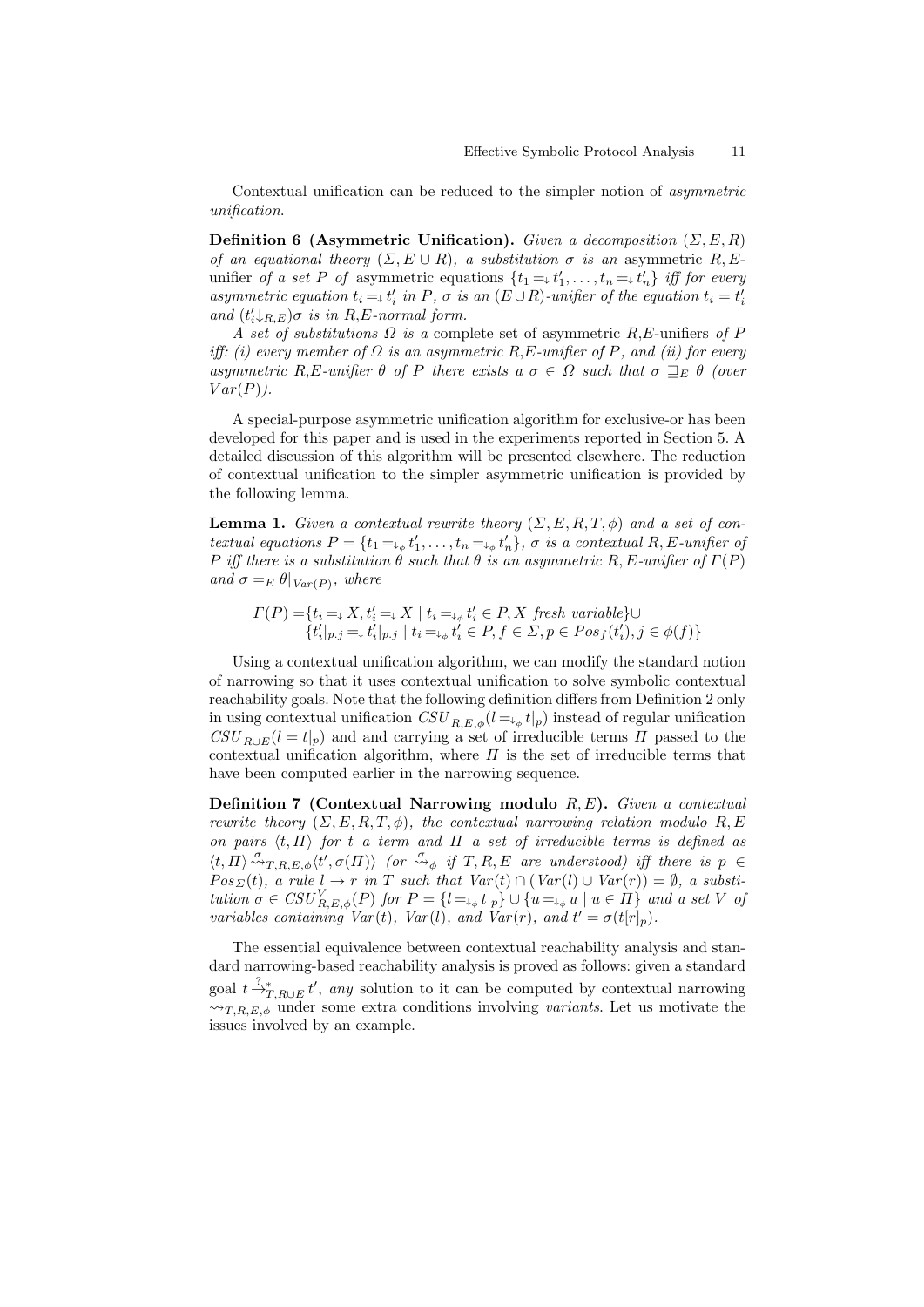Example 7. Let us consider the state pattern shown in Example 4 with an extra requirement that the intruder learns  $n(A, r_2)$ :

$$
\{ :: r_2 :: [nil, -(pk(A, X)), +(pk(B, n(A, r_2))), -(X \oplus n(A, r_2)) \mid nil] \& \newline :: r_1 :: [nil, +(pk(A, n(B, r_1))), -(pk(B, Y)), +(Y \oplus n(B, r_1)) \mid nil] \& \newline SS \& \{n(A, r_2) \in \mathcal{I}, IK\}\}
$$

This attack pattern should be possible in Maude-NPA by just applying the substitution  $X \mapsto 0$ , where 0 is the identity symbol of  $\oplus$ . However, the term  $X \oplus n(A, r_2)$  becomes reducible under such substitution and the attack would not be reachable because of our irreducibility condition on  $X \oplus n(A, r_2)$ . To solve this problem, the key idea is that the pattern  $X \oplus n(A, r_2)$  should be replaced by its variants before each contextual narrowing step, i.e., by the possible instance patterns of it which are irreducible, namely: (i) the pattern  $X \oplus n(A, r_2)$  itself, (ii) the pattern Y, which is the normal form after applying substitution  $X \mapsto Y \oplus Y$  $n(A, r_2)$ , (iii) the pattern 0, which is the normal form after applying substitution  $X \mapsto n(A, r_2)$ , and (iv) the pattern  $n(A, r_2)$ , which is the normal form after applying substitution  $X \mapsto 0$ . Only after replacement of the original term by these variants, can we impose the irreducibility conditions for reducing the search space. That is, for contextual reachability analysis, we need to first compute what we call the  $\phi$ , R, E-variants of a term.

**Definition 8** ( $\phi$ , R, E-variants). Given a contextual rewrite theory  $(\Sigma, E, R, T, \phi)$ , the set of  $R, E, \phi$ -variants of a pair  $\langle t, \Pi \rangle$  for t a term and  $\Pi$  a set of irreducible terms is defined as  $\llbracket \langle t, \Pi \rangle \rrbracket_{R,E}^{\phi} = \{ (\sigma(t)[v_1, \ldots, v_n]_{p_1, \ldots, p_n}, \sigma) \mid$  $(g(v_1, \ldots, v_n), \sigma) \in [g(t|_{p_1}, \ldots, t|_{p_n})]_{R,E} \land \forall u \in \Pi : \sigma(u) \text{ is } \phi, R, E\text{-irreducible}\}$ where  $\phi(t) = \{p_1, \ldots, p_n\}$  and g is an auxiliary function symbol not appearing in R and E. For readability, we write  $\langle t, \Pi \rangle \rightarrow^{\theta}_{R,E} \langle w, \overline{\Pi} \rangle$  to denote that  $(w, \theta) \in [\![(t, \Pi)]^\phi_{R,E} \text{ and } \overline{\Pi} = \theta(\Pi) \cup \{w\}.$ 

*Example 8.* Let us consider the state  $t'$  shown in Example 6:

$$
\{ :: r_2 :: [nil, -(pk(A, X)), +(pk(B, n(A, r_2))) \mid -(X \oplus n(A, r_2)), nil] \& \newline :: r_1 :: [nil, +(pk(A, n(B, r_1))), -(pk(B, Y)), +(Y \oplus n(B, r_1)) \mid nil] \& \newline SS \& \{(X \oplus n(A, r_2)) \in \mathcal{I}, IK\} \}
$$

We generate the four variants associated to  $X \oplus n(A, r_2)$  in subterms rooted by  $-$ ( $\Box$ ) and  $\Box \in \mathcal{I}$ , since these are the symbols with irreducibility constraints: (i) the original one but with the assumption that X will never contain either  $n(A, r_2)$  or 0, (ii) the pattern  $n(A, r_2)$  where  $X \oplus n(A, r_2)$  has been collapsed into the nonce, (iii) the pattern Z where  $X \oplus n(A, r_2)$  has been collapsed into a new variable Z by assuming  $X \mapsto Z \oplus n(A, r_2)$ , and (iv) the term 0 where  $X \oplus n(A, r_2)$  has been collapsed into 0 by assuming  $X \mapsto n(A, r_2)$ :

$$
\{ :: r_2 :: [nil, -(pk(A, X)), +(pk(B, n(A, r_2))) \mid -(X \oplus n(A, r_2)), nil] \& \newline :: r_1 :: [nil, +(pk(A, n(B, r_1))), -(pk(B, Y)), +(Y \oplus n(B, r_1)) \mid nil] \& \newline SS \& \{(X \oplus n(A, r_2)) \in \mathcal{I}, IK\} \}
$$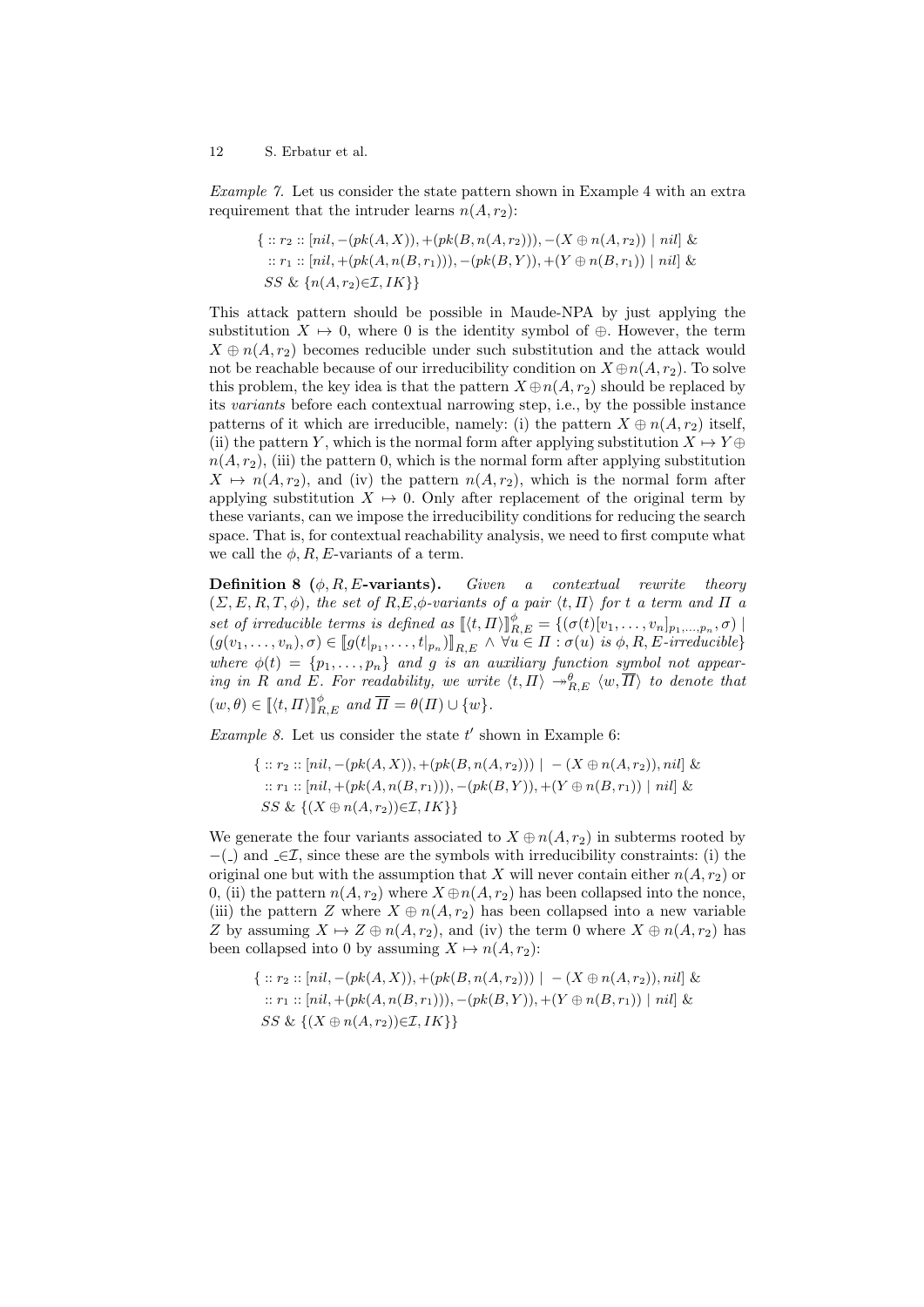$$
\{ :: r_2 :: [nil, -(pk(A, 0)), +(pk(B, n(A, r_2))) \mid -(n(A, r_2)), nil] \&
$$
  

$$
:: r_1 :: [nil, +(pk(A, n(B, r_1))), -(pk(B, Y)), +(Y \oplus n(B, r_1)) \mid nil] \&
$$
  
*SS* & { $n(A, r_2) \in \mathcal{I}, IK}$ }

- $\{:: r_2 :: [nil, -(pk(A, Z \oplus n(A, r_2))), +(pk(B, n(A, r_2))) \mid -(Z), nil] \&$ ::  $r_1$  :: [nil, +(pk(A, n(B, r<sub>1</sub>))), -(pk(B, Y)), +(Y ⊕ n(B, r<sub>1</sub>)) | nil] & SS &  $\{Z \in \mathcal{I}, IK\}$
- $\{:: r_2 :: [nil, -(pk(A, n(A, r_2))), +(pk(B, n(A, r_2))) \mid -(0), nil] \&$ ::  $r_1$  :: [nil, +(pk(A, n(B, r<sub>1</sub>))), -(pk(B, Y)), +(Y ⊕ n(B, r<sub>1</sub>)) | nil] & SS &  $\{0 \in \mathcal{I}, IK\}$

The reader can check that only the variants of the terms in the intruder knowledge (which are indeed coming from messages of the form  $-(M)$ ) are generated.

The key idea to achieve the desired semantic equivalence between contextual narrowing and ordinary narrowing is to precede each contextual narrowing step by a  $\phi$ -variant computation step.

Theorem 1 (Contextual Soundness and Completeness). Given a contextual rewrite theory  $(\Sigma, E, R, T, \phi)$ , a reachability goal  $t \stackrel{?}{\rightarrow} t'$ , and a solution  $\sigma$  of it, there are a set of terms  $u_1, \ldots, u_n, w_1, \ldots, w_{n+1}, t''$  and a set of substitutions  $\theta_1, \ldots, \theta_{n+1}, \theta'_1, \ldots, \theta'_{n+1}$  such that

$$
\langle t, \Pi_0 \rangle \rightarrow^{\theta_1}_{R,E} \langle w_1, \Pi_1 \rangle \qquad \overset{\theta'_1}{\leadsto} T, R, E, \phi \langle u_1, \overline{H_1} \rangle
$$
  
\n
$$
\rightarrow^{\theta_2}_{R,E} \langle w_2, \Pi_2 \rangle \qquad \overset{\theta'_2}{\leadsto} T, R, E, \phi \langle u_2, \overline{H_2} \rangle
$$
  
\n
$$
\vdots
$$
  
\n
$$
\rightarrow^{\theta_n}_{R,E} \langle w_n, \Pi_n \rangle \qquad \overset{\theta'_n}{\leadsto} T, R, E, \phi \langle u_n, \overline{H_n} \rangle
$$
  
\n
$$
\rightarrow^{\theta_n+1}_{R,E} \langle w_{n+1}, \Pi_{n+1} \rangle \overset{\theta'_{n+1}}{\leadsto} T, R, E, \phi \langle t'', \overline{H_{n+1}} \rangle
$$

and also: (i)  $\Pi_0 = \emptyset$ ,  $\Pi_1 = \{w_1\}$ ,  $\Pi_1 = \theta'_1(\Pi_1)$ ,  $\Pi_2 = \theta_2(\overline{\Pi_1}) \cup \{w_2\}$ ,  $\Pi_2 = \theta'_1(\Pi_1)$  $\theta_2'(T_1), \ldots, T_{n+1} = \overline{H_n} \cup \{w_{n+1}\}, \overline{H_{n+1}} = \theta'_{n+1}(T_{n+1}),$  (ii) for each  $i \in \{1, \ldots, n\}$  $n+1$ , the term  $w_i \theta'_i \theta_{i+1} \theta'_{i+1} \cdots \theta_{n+1} \theta'_{n+1}$  is  $\phi, R, E$ -irreducible, (iii) there is a substitution  $\tau$  such that  $\sigma =_E \theta_1 \theta_1' \theta_2 \theta_2' \cdots \theta_{n+1} \theta_{n+1}' \tau$ , and (iv)  $t' =_E t'' \tau$ .

Conversely, any substitution  $\sigma$  for which there is a sequence as above satisfying conditions (i)-(iv) is a solution of  $t \stackrel{?}{\rightarrow} t'.$ 

Example 9. Continuing Example 8, we have four state patterns after variant generation. Contextual narrowing follows from the first variant state pattern as described in Example 10 below. The second variant state pattern will lead to an initial state where the intruder provides message  $pk(A, 0)$  and the vertical bar of Bob's strand is never touched. And the third and the fourth variant state patterns will be discarded by Maude-NPA, since they do not satisfy the syntactic check explained in the Introduction discarding states sending a nonce before it is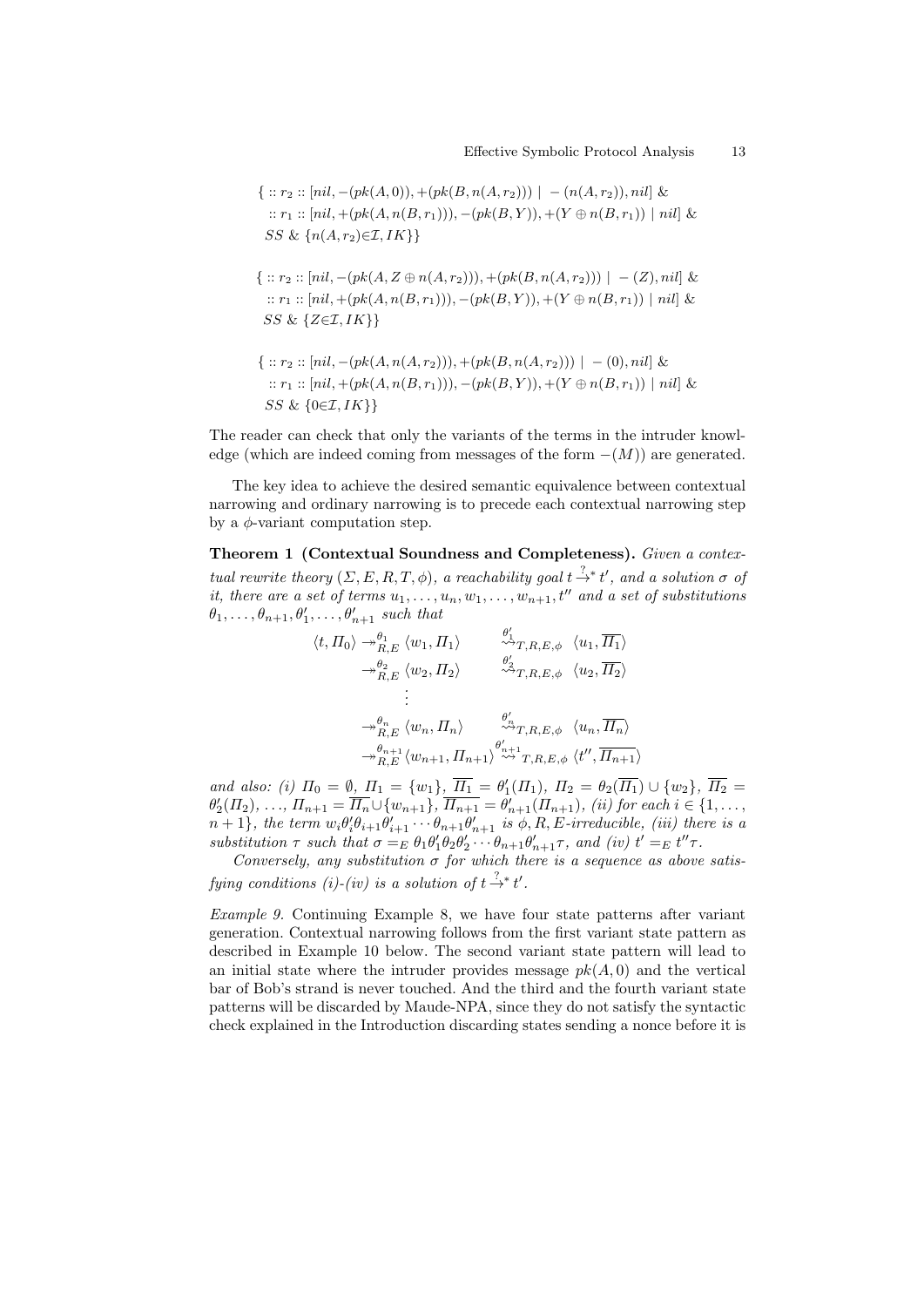generated. The state space reduction achieved in Maude-NPA is huge by using the irreducibility conditions on symbols  $-(-)$  and  $\subseteq \mathcal{I}$  and other state space reduction techniques based on such conditions (we further discuss experiments on this topic in Section 5).

Condition (ii) in Theorem 1 for terms  $w_i$  to be ( $\phi$ -)irreducible after substitution application ensures that variants are not computed more than once for each irreducible subterm in term  $t$  or irreducible subterms introduced by right-hand sides of rules. This is very important to further reduce the search space.

Example 10. Let us consider the state  $t'$  shown in Example 6. After several variant generation and contextual narrowing steps using the reversed form of rewrite rules  $(1)$ – $(3)$ , the following state is found

$$
\{ :: r_2 :: [nil, -(pk(A, X)), +(pk(B, n(A, r_2))) \mid -(X \oplus n(A, r_2)), nil] \&
$$
  
\n
$$
:: r_1 :: [nil, +(pk(A, n(B, r_1))) \mid -(pk(B, X \oplus n(A, r_2) \oplus n(B, r_1))),
$$
  
\n
$$
+(X \oplus n(A, r_2) \oplus n(B, r_1) \oplus n(B, r_1), nil] \&
$$
  
\n
$$
SS \& \{ pk(B, X \oplus n(A, r_2) \oplus n(B, r_1)) \in \mathcal{I}, (X \oplus n(A, r_2)) \notin \mathcal{I}, IK] \}
$$

We can check that there is no contextual unifier that allows terms  $pk(B, n(A, r_2))$ and  $pk(B, X \oplus n(A, r_2) \oplus n(B, r_1))$  to be unifiable according to the reversed form of rewrite rule (3), since the second term is under a symbol with irreducibility restrictions and the substitution  $X \mapsto n(B, r_1)$  would make it reducible.

However, another protocol session can be used, since the term  $pk(B, X \oplus$  $n(A, r_2) \oplus n(B, r_1)$  can be unified with term  $pk(B, n(A', r'_2))$  coming from another session, using the contextual unifier  $X \mapsto n(A', r_2') \oplus n(A, r_2) \oplus n(B, r_1)$ . The resulting state is as follows

$$
\{\ :: r'_2 : : [nil, -(pk(A', X')) \ | \ + (pk(B, n(A', r'_2))), -(X' \oplus n(A', r'_2)), nil] \&
$$
  
\n
$$
\ :: r_2 : : [nil, -(pk(A, n(A', r'_2) \oplus n(A, r_2) \oplus n(B, r_1))),
$$
  
\n
$$
\quad + (pk(B, n(A, r_2))) \ |
$$
  
\n
$$
\quad - (n(A', r'_2) \oplus n(A, r_2) \oplus n(B, r_1) \oplus n(A, r_2)), nil] \&
$$
  
\n
$$
\ :: r_1 : : [nil, +(pk(A, n(B, r_1))) \ |
$$
  
\n
$$
\quad - (pk(B, n(A', r'_2) \oplus n(A, r_2) \oplus n(B, r_1) \oplus n(A, r_2) \oplus n(B, r_1))),
$$
  
\n
$$
\quad + (n(A', r'_2) \oplus n(A, r_2) \oplus n(B, r_1) \oplus n(A, r_2) \oplus n(B, r_1) \oplus n(B, r_1)) \notin \mathcal{I},
$$
  
\n
$$
SS \& \{ pk(B, n(A', r'_2) \oplus n(A, r_2) \oplus n(B, r_1) \oplus n(A, r_2) \oplus n(B, r_1)) \notin \mathcal{I},
$$
  
\n
$$
(n(A', r'_2) \oplus n(A, r_2) \oplus n(B, r_1) \oplus n(A, r_2)) \notin \mathcal{I}, \ IR \}
$$

However, although the two contextual narrowing steps have computed contextual unifiers, the combination of both unifiers does not satisfy the irreducibility conditions of the original term  $-(X \oplus n(A, r_2))$ , since now it is reducible, i.e., the term  $-(n(A', r'_2) \oplus n(A, r_2) \oplus n(B, r_1) \oplus n(A, r_2))$  is reducible. Therefore, this narrowing sequence is discarded, since it does not fulfill the conditions for solutions of contextual reachability goals given in Theorem 1, further reducing search.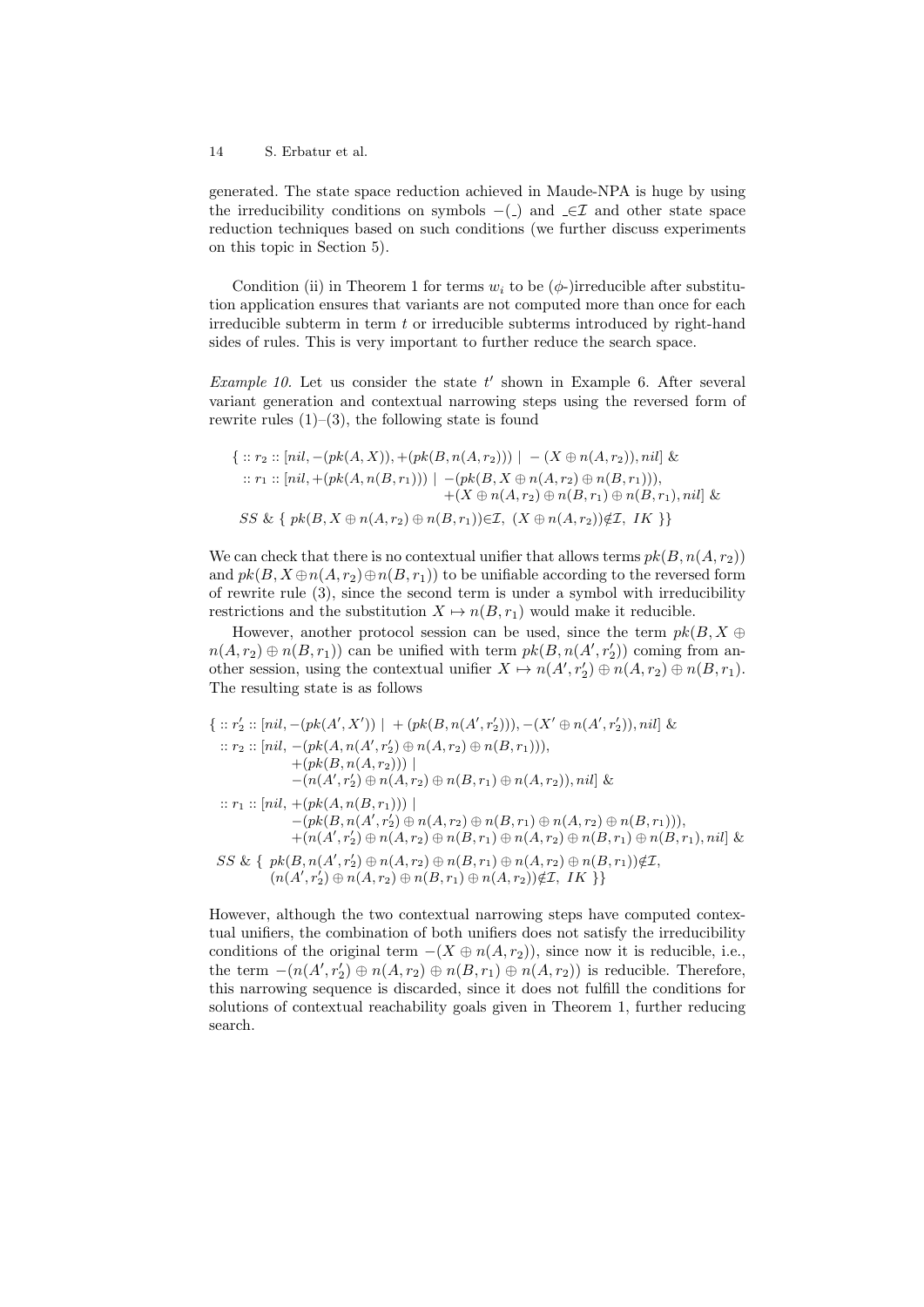| states/seconds                                                              |        | $1$ step $2$ steps $3$ steps                   | 4 steps                              | 5 steps                                                                                                         |
|-----------------------------------------------------------------------------|--------|------------------------------------------------|--------------------------------------|-----------------------------------------------------------------------------------------------------------------|
| RP - Standard                                                               |        | $\left  \frac{2}{0.08} \right $ 5/0.16 13/0.86 | 49/3.09                              | 267/17.41                                                                                                       |
| RP - Contextual                                                             |        | $1/0.03$ 45/1.08 114/2.26                      |                                      | 1175/37.25 13906/4144.30                                                                                        |
| WEPP - Standard                                                             | 5/0.09 | $9/0.42$ 26/1.27                               | 106/5.80                             | 503/34.76                                                                                                       |
| WEPP - Contextual $\left  \frac{4}{0.05} \right $ 9/0.12 26/0.64 257/144.65 |        |                                                |                                      | 2454/612.08                                                                                                     |
| TMN - Standard                                                              |        |                                                | $ 5/0.11 15/0.55 $ 99/3.82 469/25.68 | timeout                                                                                                         |
| TMN - Contextual                                                            |        |                                                |                                      | $\left  \frac{4}{0.06} \right  24/0.53 \left  \frac{174}{3.63} \right  1079/170.29 \left  \right. 9737/1372.55$ |

Table 1. Experiments with standard reachability analysis using regular XOR unification algorithm vs contextual reachability analysis using asymmetric XOR unification algorithm. A pair  $n/t$  means:  $n =$  number of states, and  $t =$  time in seconds.

## 5 Experiments

We have performed several experiments to compare the contextual symbolic reachability approach presented in this paper with other approaches. We have used three protocols using exclusive-or: (i) the running protocol (RP) of Example 1, (ii) the Wired Equivalent Privacy Protocol (WEPP) of [1], and (iii) the TMN protocol of [31, 25]. For all three protocols, we are able to find the associated attacks in Table 2 below. We have run the experiments in this Section in an Intel Xeon machine with 4 cores and 24GB of memory, using Maude 2.7.

In Table 1, we compare the standard reachability analysis of Section 3, which uses the XOR unification algorithm developed in [24], and the contextual reachability analysis of Section 4, which uses the asymmetric XOR unification algorithm developed for this paper. A detailed discussion of this asymmetric XOR unification algorithm will be presented elsewhere. We show the number of states generated from one level to the next one of the backwards reachability tree with the indicated number of steps as the maximum depth. We also include the execution time from one level to the next one. We write "timeout" when the tool did not finish within a time interval of two hours.

As shown in Table 1, contextual reachability analysis is not better than the standard reachability analysis because of variant generation, which creates many more states than may be necessary for rule application. However, although typically many more states are created, the use of variants and irreducibility constraints is crucial (as explained in the Introduction) for further optimizations of the search space, as shown in Table 2, which shows that contextual reachability analysis enables several Maude-NPA optimizations, including grammars (see [16, 18] for details) and drastically reduces the search space.

Table 2 shows that, although, due to the extra computations needed for the optimization, the execution time without optimization is sometimes better than with optimizations, this only happens up to Step 3. The important point is that from Step 2 on, the total number of states is drastically reduced when optimizations are added (the only exception at Step 1 is RP, due to some differences on how variants are generated). In fact, the crucial point is not just the great reduction in the number of states, but the *finiteness of the analysis* for all the examples with optimization, whereas no such finiteness is even theoretically possible without optimizations. This is particularly important when an attack does not exist, since then finiteness of the analysis *proves* that the protocol is secure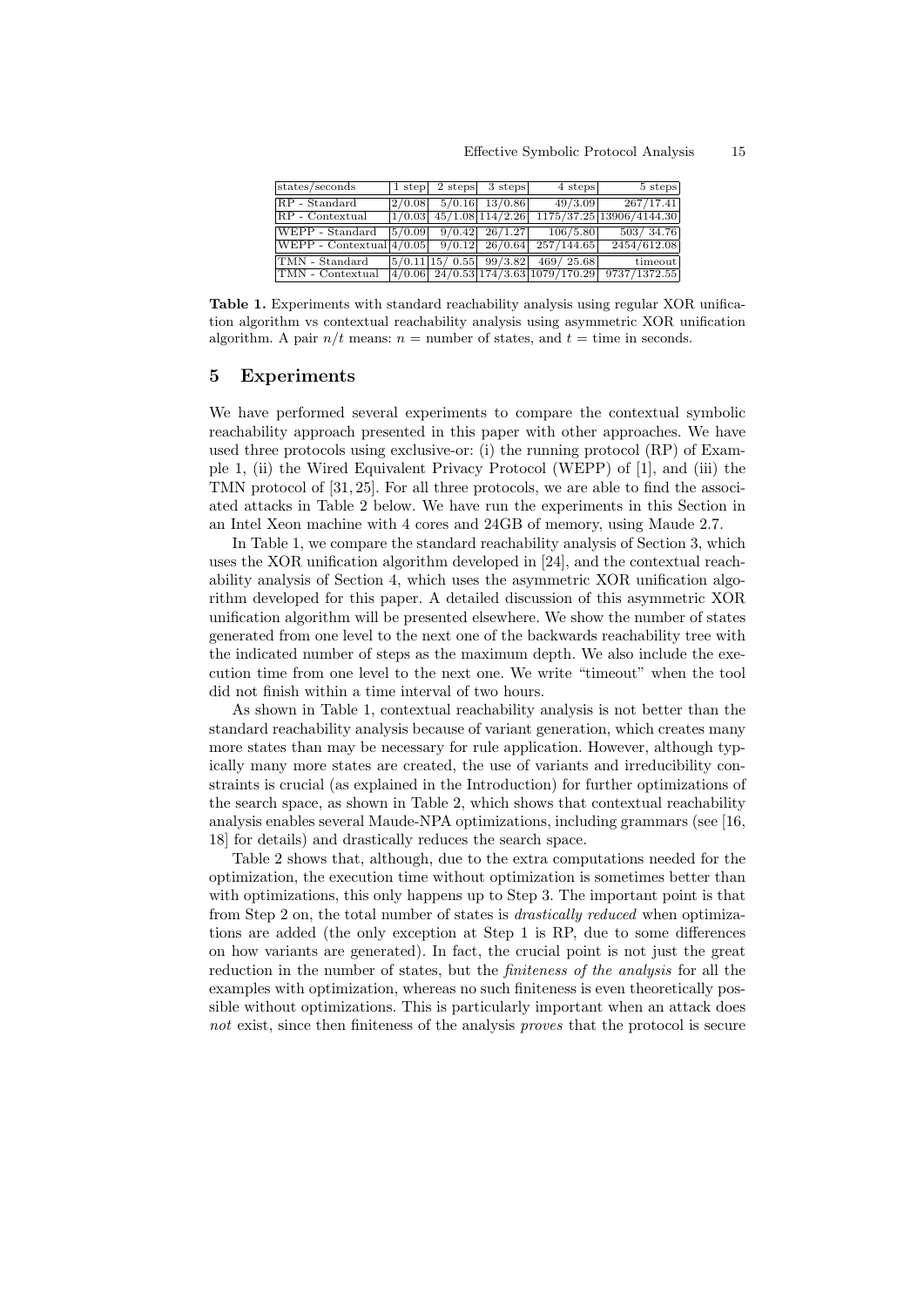| states/seconds                                                                  |                   | $1$ step $2$ steps $3$ steps | 4 steps | 5 steps | Finite Analysis?                                                                                          |
|---------------------------------------------------------------------------------|-------------------|------------------------------|---------|---------|-----------------------------------------------------------------------------------------------------------|
| $RP - w/o$ Opt.                                                                 |                   |                              |         |         | $1/0.03/45/1.08/114/2.26$ 1175/37.25 13906/4144.30 No, timeout with 6 steps                               |
| $RP - with Opt.$                                                                |                   | $4/0.59$ $7/0.59$ $7/1.92$   | 7/1.89  | 7/3.02  | Yes, at step 10                                                                                           |
| $[\text{WEPP - w/o Opt.} \mid 4/0.05 \mid 9/0.12 \mid 26/0.64 \mid 257/144.65]$ |                   |                              |         |         | $2454/612.08$ No, timeout with 7 steps                                                                    |
| $ \text{WEPP - with Opt.} \, 2/0.36  \, 2/0.20 $                                |                   | 1/0.80                       | 2/1.42  | 1/0.03  | Yes at step 5                                                                                             |
| $\text{TMN}$ - w/o Opt.                                                         |                   |                              |         |         | $\left[4/0.06\right]24/0.53\left[174/3.63\right]1079/170.29\right[9737/1372.55]$ No, timeout with 7 steps |
| TMN - with Opt.                                                                 | $ 3/0.42 $ 6/9.85 | 9/1.78                       | 9/4.43  | 8/3.20  | Yes, at step 21                                                                                           |

Table 2. Experiments for contextual reachability analysis using asymmetric XOR unification algorithm with and without optimizations

against such an attack. Therefore, the above performance results validate experimentally the main thesis of this paper, namely that: (i) support of irreducibility conditions in symbolic reachability is essential for effective protocol analysis, since crucial optimizations depend on such conditions; and (ii) contextual reachability analysis supports irreducibility conditions in a sound and complete way and makes such optimizations possible.

The integration of this framework into Maude-NPA is still under testing and optimization, and further work is needed to increase performance. Indeed, the current experiments have been performed with a version of the contextual narrowing simpler than the conditions of Theorem 1 (irreducibility constraints on  $\Pi$  are not enforced), but is still valid for the benchmarked protocols, i.e., in these protocols, each strand contains only one expression using the xor operator, and thus  $\Pi$  remains irreducible by default.

## 6 Conclusions and Future Directions

We are only at the beginning of exploring contextual symbolic reachability analysis as a general approach, and there are many paths that can be followed. One is exploring the different types of irreducibility constraints and their effect on efficiency. It would appear that an approach that requires fewer constraints would be more efficient than one that applies more; e.g. that modifying a tool such as OFMC that requires constraints on both sent and received messages to use constraints only on input messages, as does Maude-NPA, would lead to reduced state space size and greater efficiency, but this needs to be verified.

Using one-sided constraints also potentially allows us to gain greater efficiency through special-purpose asymmetric unification algorithms. We are now investigating this with respect to asymmetric exclusive-or unification, and plan to develop and investigate other such algorithms in the future. Asymmetric unification is a subject about which currently very little is known; as it is explored further, we expect to find out a lot more about it and how it can be optimized.

Finally, we believe that cryptographic protocol analysis is not the only potential application for symbolic contextual reachability analysis. Indeed, it should be applicable to any state exploration problem in which symbolic states obey equational theories. Future work in this area should involve an investigation of these other problems and the ways in which contextual symbolic reachability analysis could be applied to them.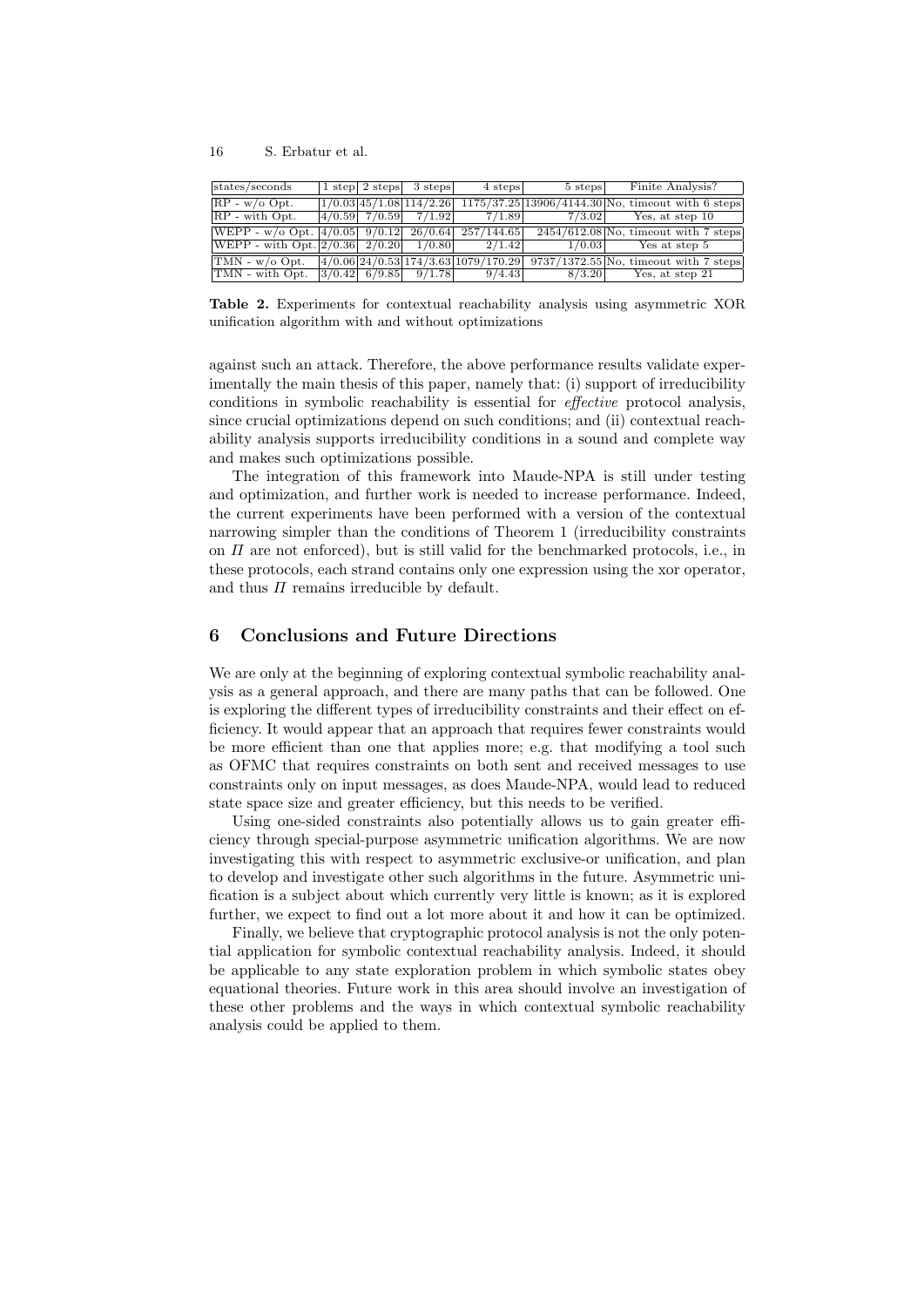## References

- 1. IEEE 802.11 Local and Metropolitan Area Networks: Wireless LAN Medium Access Control (MAC) and Physical (PHY) Specifications. 1999.
- 2. Martín Abadi and Véronique Cortier. Deciding knowledge in security protocols under equational theories. Theor. Comput. Sci., 367(1-2):2-32, 2006.
- 3. Myrto Arapinis, Sergiu Bursuc, and Mark Ryan. Privacy supporting cloud computing: Confichair, a case study. In Pierpaolo Degano and Joshua D. Guttman, editors, Principles of Security and Trust - First International Conference, POST 2012, Held as Part of the European Joint Conferences on Theory and Practice of Software, ETAPS 2012, Tallinn, Estonia, March 24 - April 1, 2012, Proceedings, volume 7215 of Lecture Notes in Computer Science, pages 89–108. Springer, 2012.
- 4. David Basin, Sebastian Mödersheim, and Luca Viganò. An on-the-fly modelchecker for security protocol analysis. In In Proceedings of Esorics'03, LNCS 2808, pages 253–270. Springer-Verlag, 2003.
- 5. Mathieu Baudet, Véronique Cortier, and Stéphanie Delaune. YAPA: A generic tool for computing intruder knowledge. In Proc. RTA'09, volume 5595 of LNCS, pages 148–163, Brasília, Brazil, June-July 2009. Springer.
- 6. Bruno Blanchet. An efficient cryptographic protocol verifier based on prolog rules. In CSFW, pages 82–96. IEEE Computer Society, 2001.
- 7. Bruno Blanchet. Using horn clauses for analyzing security protocols. In Veronique Cortier and Steve Kremer, editors, Formal Models and Techniques for Analyzing Security Protocols. IOS Press, 2011.
- 8. Bruno Blanchet, Martín Abadi, and Cédric Fournet. Automated verification of selected equivalences for security protocols. J. Log. Algebr. Program., 75(1):3–51, 2008.
- 9. Stefan Ciobâcă, Stéphanie Delaune, and Steve Kremer. Computing knowledge in security protocols under convergent equational theories. In Proc. CADE'09, LNAI, pages 355–370, Montreal, Canada, 2009. Springer.
- 10. Hubert Comon-Lundh and Stéphanie Delaune. The finite variant property: How to get rid of some algebraic properties. In Jürgen Giesl, editor, Term Rewriting and Applications, 16th International Conference, RTA 2005, Nara, Japan, April 19- 21, 2005, Proceedings, volume 3467 of Lecture Notes in Computer Science, pages 294–307. Springer, 2005.
- 11. Hubert Comon-Lundh, Stéphanie Delaune, and Jonathan Millen. Constraint solving techniques and enriching the model with equational theories. In Véronique Cortier and Steve Kremer, editors, Formal Models and Techniques for Analyzing Security Protocols, volume 5 of Cryptology and Information Security Series, pages 35–61. IOS Press, 2011.
- 12. Hubert Comon-Lundh and Vitaly Shmatikov. Intruder deductions, constraint solving and insecurity decision in presence of exclusive or. In LICS, pages 271–280. IEEE Computer Society, 2003.
- 13. Stefan Ciobâcă. Knowledge in security protocols.
- 14. Danny Dolev and Andrew Chi-Chih Yao. On the security of public key protocols (extended abstract). In FOCS, pages 350–357, 1981.
- 15. Santiago Escobar, Catherine Meadows, and José Meseguer. A rewriting-based inference system for the NRL protocol analyzer and its meta-logical properties. Theoretical Computer Science, 367(1-2):162–202, 2006.
- 16. Santiago Escobar, Catherine Meadows, and José Meseguer. State space reduction in the Maude-NRL protocol analyzer. In Sushil Jajodia and Javier López, editors,